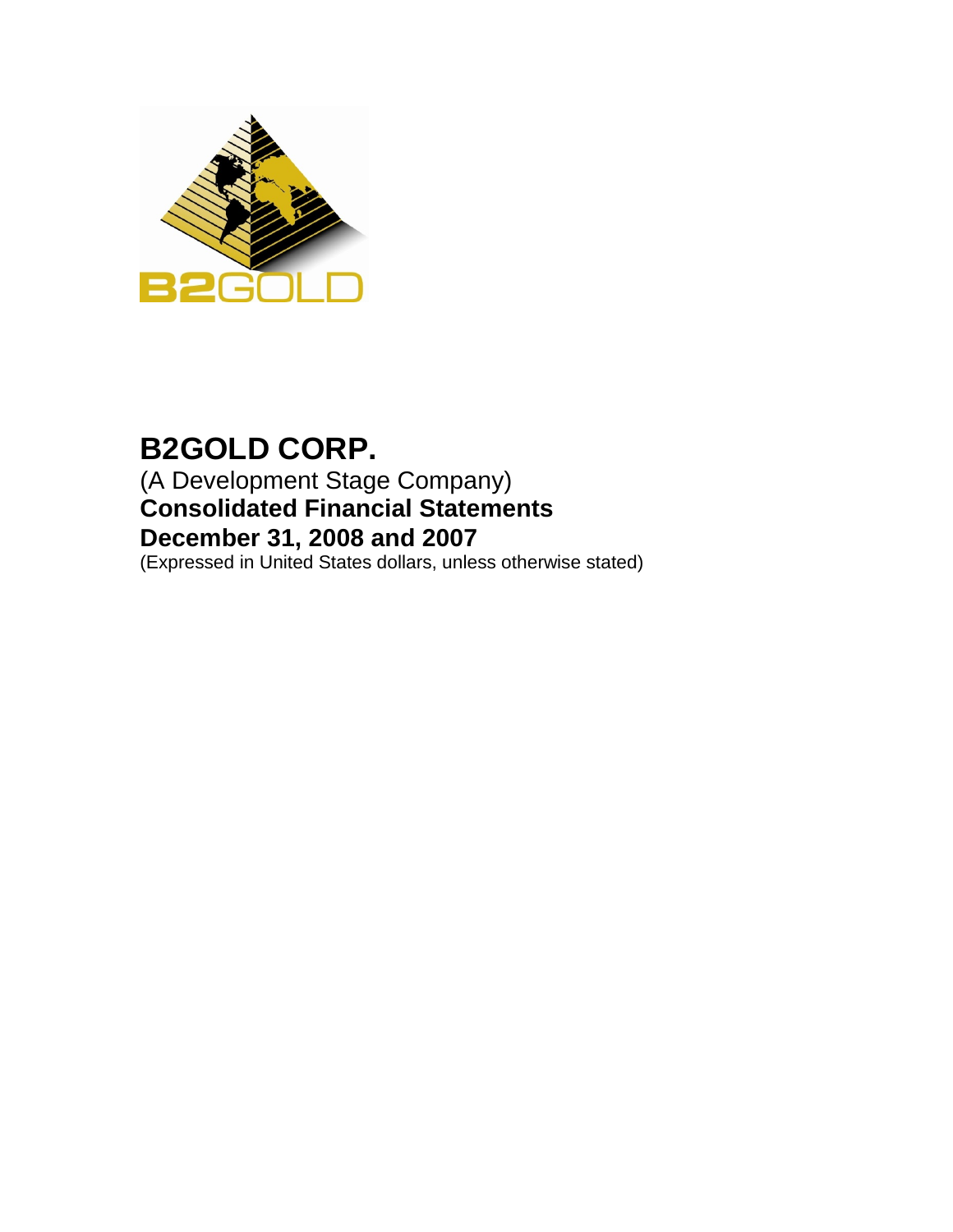

**PricewaterhouseCoopers LLP Chartered Accountants** PricewaterhouseCoopers Place 250 Howe Street, Suite 700 Vancouver, British Columbia Canada V6C 3S7 Telephone +1 604 806 7000 Facsimile +1 604 806 7806

#### **Auditors' Report**

To the Shareholders of B2Gold Corp.

We have audited the consolidated balance sheets of B2Gold Corp. as at December 31, 2008 and December 31, 2007 and the consolidated statements of loss and comprehensive loss and deficit and cash flows for the year ended December 31, 2008 and the period from inception November 30, 2006 to December 31, 2007. These consolidated financial statements are the responsibility of the Company's management. Our responsibility is to express an opinion on these consolidated financial statements based on our audits.

We conducted our audits in accordance with Canadian generally accepted auditing standards. Those standards require that we plan and perform an audit to obtain reasonable assurance whether the financial statements are free of material misstatement. An audit includes examining, on a test basis, evidence supporting the amounts and disclosures in the financial statements. An audit also includes assessing the accounting principles used and significant estimates made by management, as well as evaluating the overall financial statement presentation.

In our opinion, these consolidated financial statements present fairly, in all material respects, the financial position of the Company as at December 31, 2008 and December 31, 2007 and the results of its operations and its cash flows for the year ended December 31, 2008 and for the period from inception November 30, 2006 to December 31, 2007, in accordance with Canadian generally accepted accounting principles.

*"PricewaterhouseCoopers LLP"*

**Chartered Accountants** Vancouver, BC March 25, 2009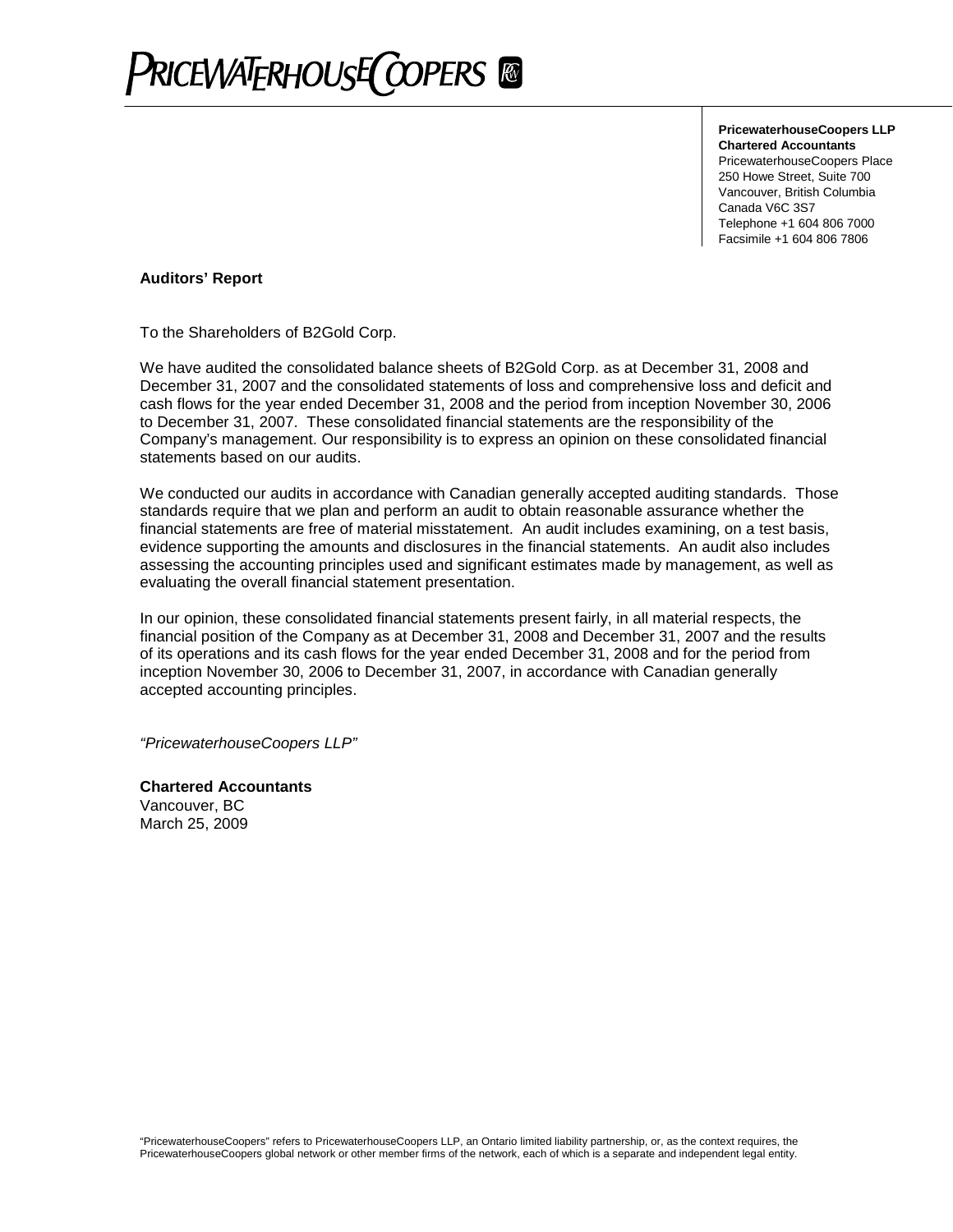### *B2GOLD CORP. CONSOLIDATED BALANCE SHEETS* **(Expressed in United States dollars)**

|                                                                                                                                                                                                    | As at<br>December 31,<br>2008             | As at<br>December 31,<br>2007              |
|----------------------------------------------------------------------------------------------------------------------------------------------------------------------------------------------------|-------------------------------------------|--------------------------------------------|
| Assets                                                                                                                                                                                             |                                           |                                            |
| Current<br>Cash and cash equivalents<br>Short-term money market investments<br>Accounts receivable<br>Note receivable from Puma (Notes 5 and 12)                                                   | 13,232,670<br>\$<br>33,048,053<br>544,559 | \$<br>98,982,803<br>1,078,579<br>2,067,856 |
| Derivative instrument ("Puma Option") (Note 5)<br>Prepaids                                                                                                                                         | 83,415                                    | 3,045,625<br>104,200                       |
|                                                                                                                                                                                                    | 46,908,697                                | 105,279,063                                |
| Resource property interests (Notes 4,5,6 and Schedule)                                                                                                                                             | 55,180,608                                | 7,251,663                                  |
| Gramalote investment (Notes 4, 7 and Schedule)                                                                                                                                                     | 49,449,318                                | 17,283,072                                 |
| Other assets (Note 8)                                                                                                                                                                              | 684,134                                   | 825,982                                    |
|                                                                                                                                                                                                    | 152,222,757<br>\$                         | \$<br>130,639,780                          |
| Liabilities                                                                                                                                                                                        |                                           |                                            |
| Current<br>Accounts payable and accrued liabilities<br>Accrued Gramalote purchase payment (Note 7)                                                                                                 | \$<br>2,911,546                           | \$<br>1,114,726<br>7,500,000               |
| Notes payable to Kinross (Notes 5 and 9)<br>Related party loans (Note 10)                                                                                                                          | 2,572,553<br>101,839                      | 2,572,553<br>101,839                       |
|                                                                                                                                                                                                    | 5,585,938                                 | 11,289,118                                 |
| Notes payable to Kinross (Notes 5 and 9)                                                                                                                                                           |                                           | 2,404,254                                  |
| <b>Future income tax liabilities</b> (Notes 4 and 13)                                                                                                                                              | 11,917,826                                | 652,028                                    |
|                                                                                                                                                                                                    | 17,503,764                                | 14,345,400                                 |
| <b>Shareholders' Equity</b><br>Capital stock (Note 10)<br><b>Authorized</b><br>- unlimited number of common shares, without par value<br>- unlimited number of preferred shares, without par value |                                           |                                            |
| Issued<br>- 162,783,318 common shares (December 31, 2007 - 132,277,500)                                                                                                                            | 157,602,009                               | 117,852,009                                |
| Value assigned to stock options and share purchase warrants<br>(Notes 4,7 and 10)                                                                                                                  | 11,307,820                                | 2,638,226                                  |
| <b>Deficit</b>                                                                                                                                                                                     | (34, 190, 836)                            | (4, 195, 855)                              |
|                                                                                                                                                                                                    | 134,718,993                               | 116,294,380                                |
|                                                                                                                                                                                                    | 152,222,757<br>\$                         | 130,639,780<br>\$                          |
| Commitments (Notes 5,6 and 7)<br>Measurement uncertainty (Note 6)<br><b>Subsequent events (Notes 4.6.9 and 16)</b>                                                                                 |                                           |                                            |
| Approved by the Board<br>"Clive T. Johnson"<br>Director                                                                                                                                            | "Robert J. Gayton"                        | Director                                   |

(See accompanying notes to consolidated financial statements)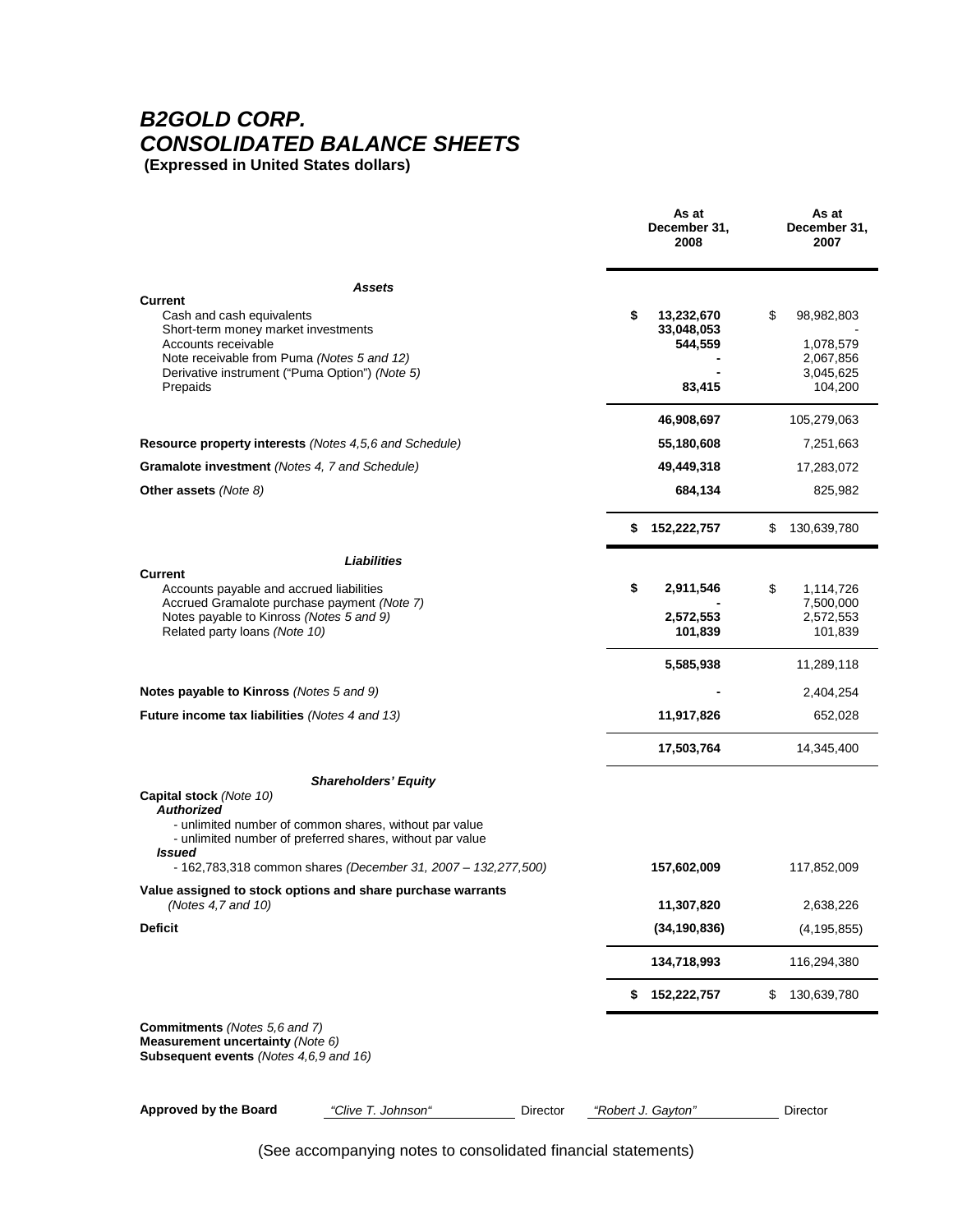# *B2GOLD CORP. CONSOLIDATED STATEMENTS OF LOSS, COMPREHENSIVE LOSS AND DEFICIT*

**(Expressed in United States dollars, except shares)**

|                                                                                                                                                                                                                                                                                      | For the year<br>ended<br>December 31, 2008                                                    | For the period from<br>inception<br>(Nov. 30, 2006)<br>tΩ<br>December 31, 2007       |
|--------------------------------------------------------------------------------------------------------------------------------------------------------------------------------------------------------------------------------------------------------------------------------------|-----------------------------------------------------------------------------------------------|--------------------------------------------------------------------------------------|
| <b>Expenses</b><br>Salaries and benefits<br>Office and general<br>Travel, meals and entertainment<br><b>Rent and utilities</b><br>Community relations<br>Consulting fees<br>Audit fees<br>Amortization                                                                               | \$<br>2,577,312<br>1,475,501<br>789,698<br>638,069<br>521,221<br>507,230<br>105,864<br>88,822 | \$<br>1,598,444<br>554,422<br>646,908<br>467,028<br>352,963<br>166,416<br>46,743     |
| Loss before the undernoted expenses (income)                                                                                                                                                                                                                                         | 6,703,717                                                                                     | 3,832,924                                                                            |
| Foreign exchange loss/ (gain) (Note 14)<br>Write-off of resource property interests (Note 6)<br>Stock-based compensation (Note 10)<br>Loss on derivative instrument ("Puma Option")<br>Interest income<br>Interest on notes payable to Kinross (Note 9)<br>Management fees (Note 12) | 12,674,387<br>6,445,715<br>3,949,437<br>3,045,625<br>(2,583,991)<br>197,472<br>(129, 593)     | (1,551,184)<br>2,312,486<br>446,369<br>54,456<br>(537, 297)<br>369,380<br>(273, 669) |
| Loss before income taxes                                                                                                                                                                                                                                                             | 30,302,769                                                                                    | 4,653,465                                                                            |
| Current income tax<br>Future income tax recovery                                                                                                                                                                                                                                     | (307, 788)                                                                                    | 24,128<br>(481, 738)                                                                 |
| Loss and comprehensive loss for the period                                                                                                                                                                                                                                           | 29,994,981                                                                                    | 4,195,855                                                                            |
| Deficit, beginning of period                                                                                                                                                                                                                                                         | 4,195,855                                                                                     |                                                                                      |
| Deficit, end of period                                                                                                                                                                                                                                                               | \$<br>34,190,836                                                                              | \$<br>4,195,855                                                                      |
| Basic and diluted loss per common share                                                                                                                                                                                                                                              | \$<br>0.21                                                                                    | \$<br>0.13                                                                           |
| Weighted average number of<br>common shares outstanding                                                                                                                                                                                                                              | 145,806,859                                                                                   | 32,384,853                                                                           |

(See accompanying notes to consolidated financial statements)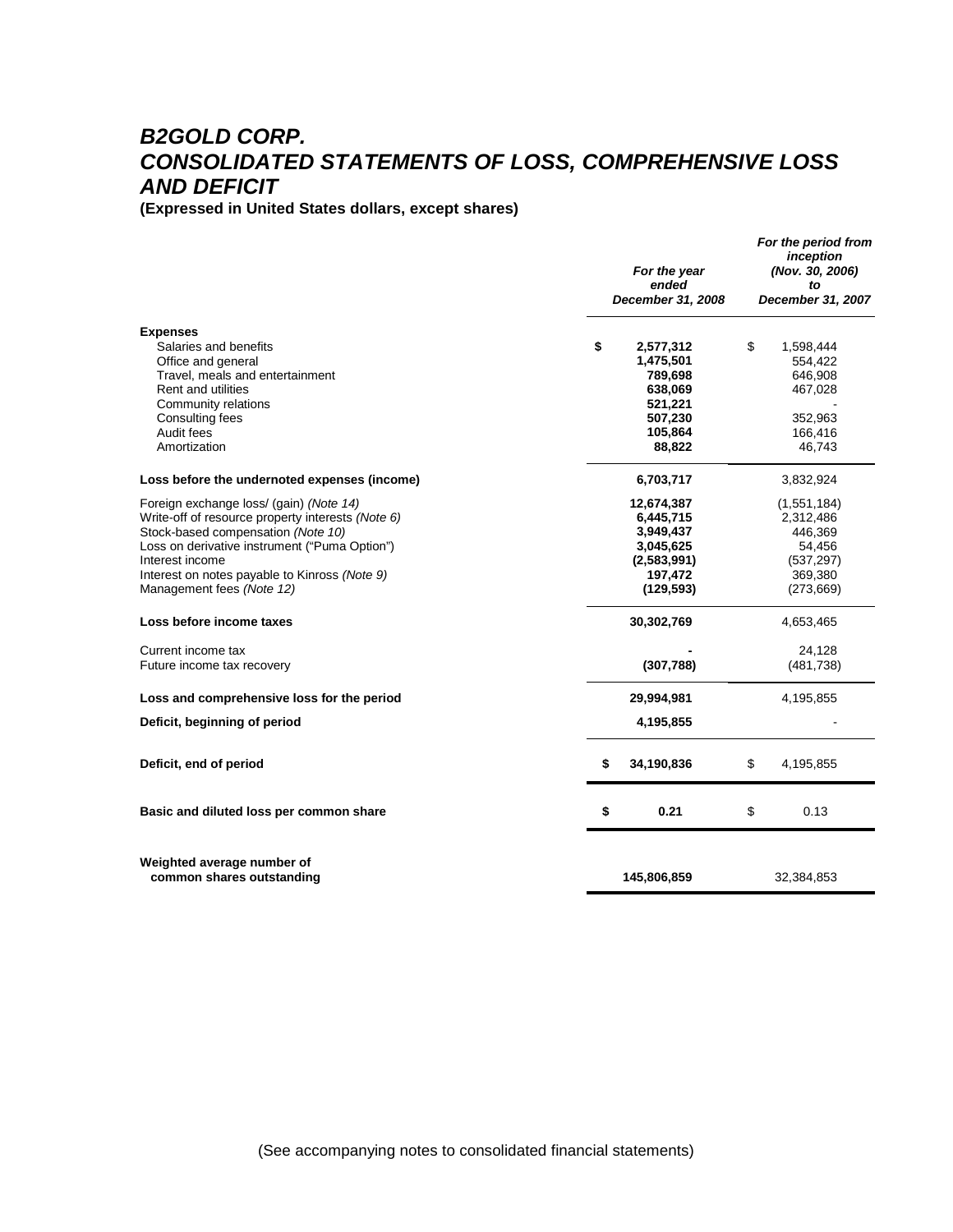# *B2GOLD CORP. CONSOLIDATED STATEMENTS OF CASH FLOWS*

**(Expressed in United States dollars)**

|                                                                                             | For the year<br>ended<br>December 31, 2008 | For the period from<br>inception<br>(Nov. 30, 2006)<br>to<br>December 31, 2007 |
|---------------------------------------------------------------------------------------------|--------------------------------------------|--------------------------------------------------------------------------------|
| <b>Operating activities</b>                                                                 |                                            |                                                                                |
| Loss for the period<br>Non-cash charges (credits)                                           | \$<br>(29,994,981)                         | \$<br>(4, 195, 855)                                                            |
| Write-off of resource property interests                                                    | 6,445,715                                  | 2,312,486                                                                      |
| Stock-based compensation<br>Loss on derivative instrument                                   | 3,949,437                                  | 446,369                                                                        |
| ("Puma Option")                                                                             | 3,045,625                                  | 54,456                                                                         |
| Interest on notes payable to Kinross                                                        | 197,472<br>88,822                          | 369,380                                                                        |
| Amortization<br>Interest income on note receivable from Puma                                | (61, 416)                                  | 46,743<br>(164, 178)                                                           |
| Future income tax expense/ (recovery)                                                       | (307, 788)                                 | (481, 737)                                                                     |
| Changes in non-cash working capital                                                         |                                            |                                                                                |
| Accounts receivable and prepaids                                                            | 554,805                                    | (1, 182, 779)                                                                  |
| Accounts payable and accrued liabilities                                                    | (504, 300)                                 | 755,045                                                                        |
|                                                                                             | (16, 586, 609)                             | (2,040,070)                                                                    |
| <b>Financing activities</b><br>Common shares issued for cash, net of issue                  |                                            |                                                                                |
| costs                                                                                       |                                            | 116,927,049                                                                    |
| Related party loans, received                                                               |                                            | 1,535,236                                                                      |
| Related party loans, repayments                                                             |                                            | (554, 720)                                                                     |
|                                                                                             |                                            | 117,907,565                                                                    |
| <b>Investing activities</b>                                                                 |                                            |                                                                                |
| Investment in short-term money market instruments<br>Gramalote, exploration and development | (33,048,053)<br>(10, 771, 059)             |                                                                                |
| Gramalote acquisition (Note 7)                                                              | (9,000,000)                                | (7,701,674)                                                                    |
| Quebradona property, exploration                                                            | (4, 432, 972)                              | (1,006,162)                                                                    |
| Mocoa, exploration                                                                          | (3,710,886)                                |                                                                                |
| Kupol East West licenses, exploration                                                       | (3,382,965)                                | (1, 817, 793)                                                                  |
| Colombia JV arrangement, exploration                                                        | (2,855,013)                                | (2,434,648)                                                                    |
| Repayment of notes payable to Kinross (Note 9)                                              | (2,601,726)                                | (2,250,266)                                                                    |
| Puma note receivable (Note 12)<br>Miraflores, exploration                                   | 2,129,272<br>(1, 112, 878)                 | (1,518,175)                                                                    |
| Office furniture and equipment                                                              |                                            | (198, 369)                                                                     |
| Colombia Joint Venture Arrangement, cash                                                    |                                            |                                                                                |
| acquired (Note 5)                                                                           |                                            | 282,000                                                                        |
| Colombia land purchases                                                                     |                                            | (116, 571)                                                                     |
| Other                                                                                       | (377, 244)                                 | (123, 034)                                                                     |
|                                                                                             | (69, 163, 524)                             | (16,884,692)                                                                   |
| Increase/ (decrease) in cash and cash equivalents                                           | (85,750,133)                               | 98,982,803                                                                     |
| Cash and cash equivalents, beginning of period                                              | 98,982,803                                 |                                                                                |
| Cash and cash equivalents, end of period                                                    | 13,232,670<br>\$                           | 98,982,803<br>\$                                                               |

**Supplementary cash flow information** *(Note 11)*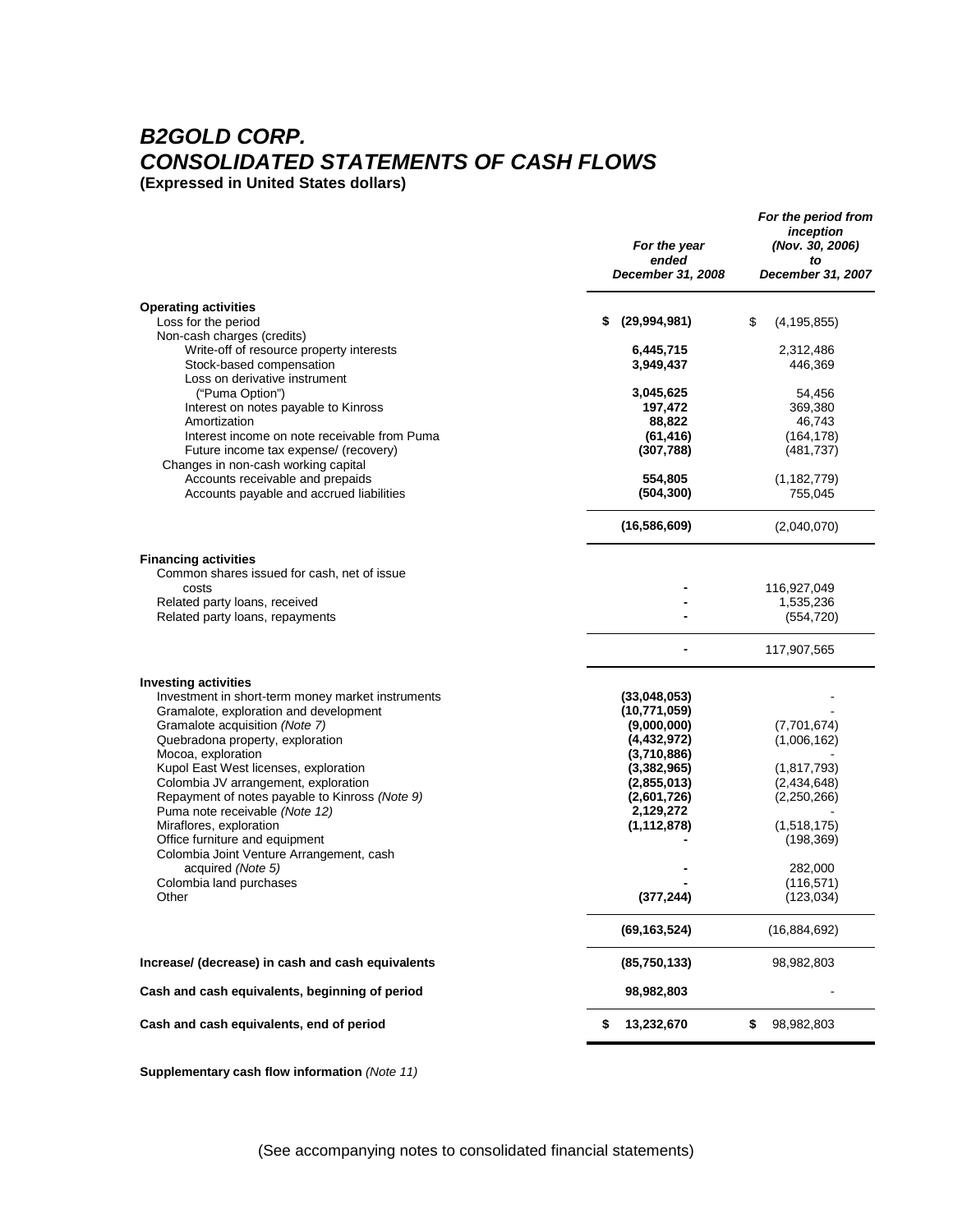*December 31, 2008 and 2007* **(Expressed in United States dollars unless otherwise stated)**

### *1 Nature of operations*

B2Gold Corp. ("B2Gold") was incorporated as a private company under the Business Corporations Act (British Columbia) on November 30, 2006. B2Gold was formed by certain former executives of Bema Gold Corporation *(Note 5)*. On December 6, 2007, B2Gold completed its initial public offering *(Note 10)* and listed its common shares for trading on the TSX Venture Exchange. On October 23, 2008, the Company's common shares were listed and commenced trading on the Toronto Stock Exchange. As a result of this graduation, the Company's common shares were delisted from the TSX Venture Exchange at the commencement of trading on the Toronto Stock Exchange.

B2Gold is a mineral exploration company focused on the acquisition, exploration and development of interests in precious metals properties worldwide. B2Gold's interests in mineral properties include interests in the Gramalote and Quebradona properties in Colombia and the East and West Kupol licenses in Russia. B2Gold also holds a 100% interest in the Mocoa property, a copper-molybdenum deposit located in Colombia.

### *2 Summary of significant accounting policies*

The Company's consolidated financial statements are prepared in accordance with accounting principles generally accepted in Canada. The United States dollar is the Company's functional currency; accordingly, these consolidated financial statements are expressed in United States dollars.

### *Principles of consolidation*

These consolidated financial statements include the accounts of B2Gold and its subsidiaries. Intercompany balances and transactions are eliminated on consolidation.

The Company follows the recommendations in Accounting Guideline 15, "Consolidation of Variable Interest Entities ("VIE")" which establishes the application of consolidation principles to entities that are subject to control on a basis other than ownership of voting interests. The guideline requires the primary beneficiary of a VIE to consolidate the VIE. A VIE is an entity which either does not have sufficient equity at risk to finance its activities without additional subordinated financial support or where the holders of the equity at risk lack the characteristics of a controlling financial interest. The primary beneficiary is the enterprise that will absorb or receive the majority of the VIE's expected losses, expected residual returns, or both. The Company has determined that the trust arrangement under its Incentive Plan identified in Note 10 is a VIE and as the primary beneficiary is required to consolidate the VIE. On May 15, 2008, the Company concluded that its investment in Gramalote Limited ("Gramalote BVI") *(Note 7)* qualifies as a VIE. However, the Company is not the primary beneficiary and commencing May 15, 2008 uses the equity method of accounting for this investment.

### *Use of estimates*

The preparation of these consolidated financial statements in conformity with generally accepted accounting principles in Canada requires management to make estimates and assumptions that affect the reported amounts of assets and liabilities and disclosures of contingent assets and liabilities at the date of the financial statements and the reported amounts of revenues and expenses during the reporting period. Actual results could differ from those estimates.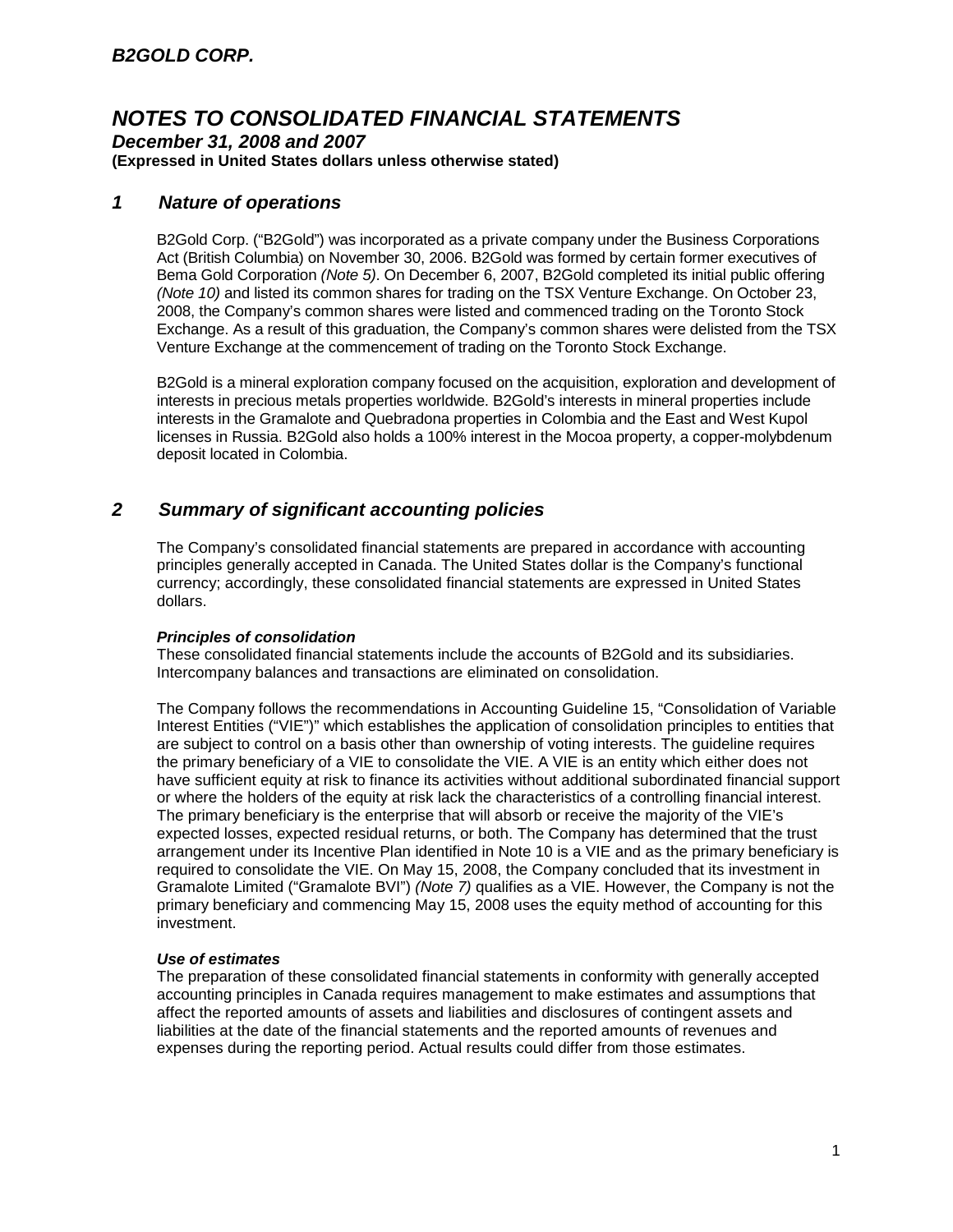*December 31, 2008 and 2007* **(Expressed in United States dollars unless otherwise stated)**

### *Cash and cash equivalents*

Cash and cash equivalents includes cash and money market instruments expected to be capable of prompt liquidation which have an original maturity of three months or less at acquisition. Cash and cash equivalents have been designated as held-for-trading.

### *Short-term money market investments*

Short-term money market investments include money market instruments with an original maturity of over three months.

### *Resource property interests*

Mineral acquisition, exploration and development costs are capitalized on an individual project basis until such time as the economics of an ore body are defined or the project is sold, abandoned or otherwise determined to be impaired. If production commences, these costs would be amortized on a units of production basis over the estimated mineral reserves. Unrecoverable costs for projects determined not to be commercially feasible are expensed in the year in which the determination is made or when the carrying value of the project is determined to be impaired.

### *Property evaluations*

The Company reviews and evaluates the carrying value of resource property interests when events and circumstances suggest impairment. Where information is available and conditions suggest impairment, estimated future net cash flows are calculated using estimated future prices, proven and probable reserves, resources and operating and capital costs on an undiscounted basis. An impairment charge is recorded if the undiscounted future net cash flows are less than the carrying amount. Reductions in the carrying value, with a corresponding charge to operations, are recorded to the extent that the estimated future net cash flows on a discounted basis are less than the property interest carrying value.

Where estimates of future net cash flows are not available and where other conditions suggest impairment, management assesses whether the carrying value can be recovered. If an impairment is identified, the carrying value of the property interest is written down to its estimated fair value.

Although the Company has taken steps to verify title to mineral properties in which it has an interest, according to industry standards for the current stage of exploration of such properties, these procedures do not guarantee the Company's title. Such properties may be subject to prior undetected agreements or transfers and title may be affected by such defects.

### *Investments*

Investments classified as available-for-sale are reported at fair market value (or marked to market) based on quoted market prices with unrealized gains or losses excluded from earnings and reported as other comprehensive income or loss. Equity investments classified as available-forsale that do not have a quoted market price in an active market are measured at cost. Investments in companies over which the Company can exercise significant influence are accounted for using the equity method.

### *Foreign exchange translation*

The Company's foreign subsidiaries are integrated operations and financial statements stated in foreign currencies are translated using the temporal method. Currency transactions and balances are translated into the reporting currency as follows:

- Monetary items are translated at the rates prevailing at the balance sheet date;
- Non-monetary items are translated at historical rates;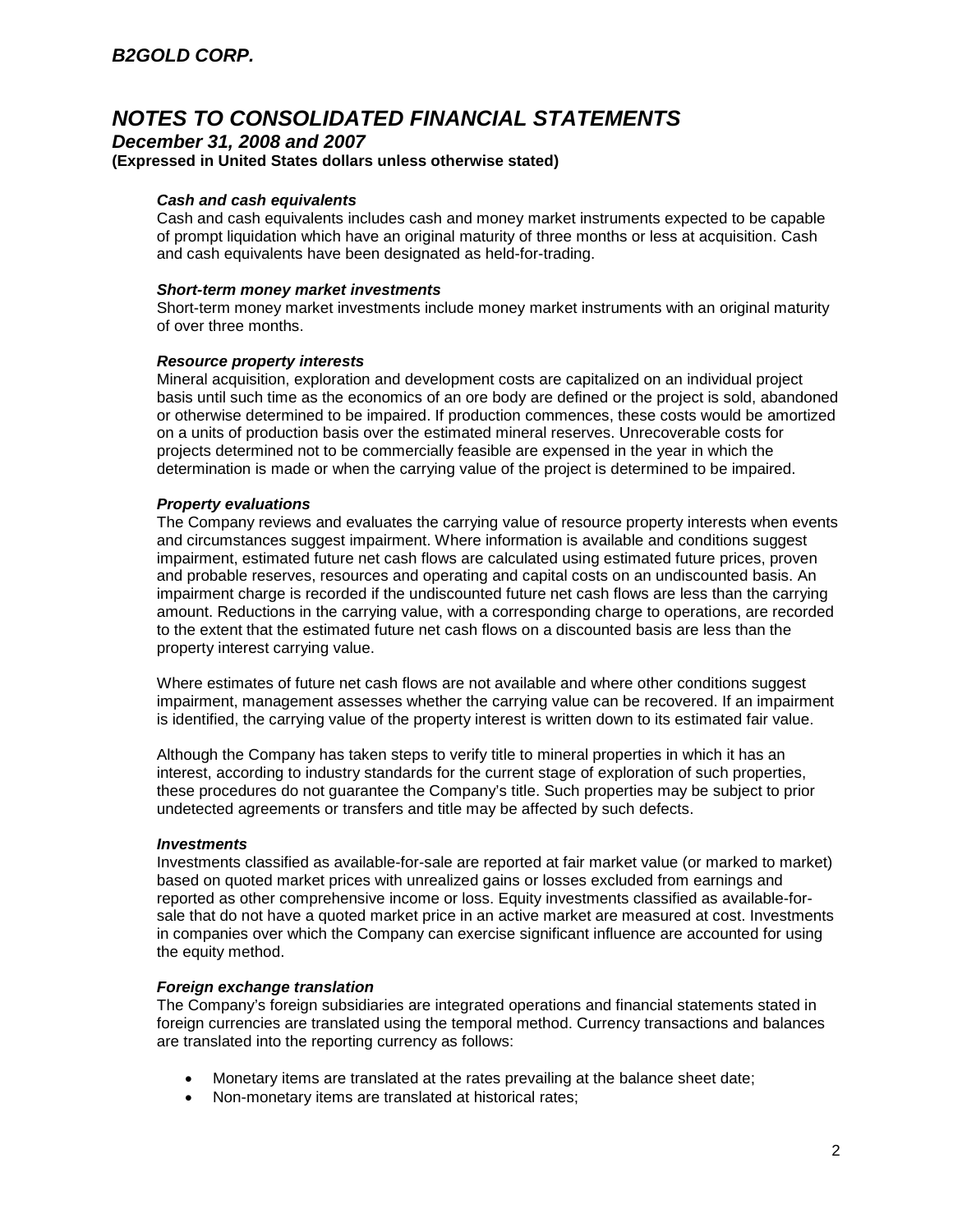*December 31, 2008 and 2007*

**(Expressed in United States dollars unless otherwise stated)**

- Revenues and expenses are translated at the average rates in effect during applicable accounting periods except depreciation and amortization which are translated at historical rates; and
- Exchange gains and losses on foreign currency translation are included in operations for the period.

### *Future income taxes*

The Company uses the liability method of accounting for future income taxes. Under this method of tax allocation, future income tax assets and liabilities are recognized for temporary differences between the tax and accounting bases of assets and liabilities as well as for the benefit of losses available to be carried forward to future years for tax purposes. Future income tax assets and liabilities are measured using enacted or substantively enacted tax rates expected to apply when the asset is realized or the liability is settled. The amount of future income tax assets recognized is limited to the amount that is more likely than not to be realized. The effect on future tax assets and liabilities of a change in tax rates is recognized in earnings in the period in which the change is substantively enacted.

### *Asset retirement obligations*

The Company recognizes the fair value of a liability for an asset retirement obligation when a reasonable estimate of fair value can be made. The carrying amount of the related long-lived asset is increased by the same amount as the liability.

Changes in the liability for an asset retirement obligation due to the passage of time are measured by applying an effective interest method and recognized as an increase in the liability and an accretion expense in the statement of operations. Changes resulting from revisions to the timing or the amount of the original estimate of undiscounted cash flows are recognized as an increase or a decrease to the carrying amount of the liability and the related long-lived asset. As at December 31, 2008, the Company did not have any asset retirement obligations.

### *Loss per share*

Basic per share amounts are calculated using the weighted average number of common shares outstanding during the period. Diluted per share amounts are calculated using the treasury-stock method, which assumes that any proceeds from the exercise of options and warrants would be used to purchase common shares at the average market price during the period. The weighted average number of common shares outstanding is adjusted for the net increase in the number of common shares issued upon exercise of the options and warrants. Stock options and warrants are included in the calculation of diluted per share amounts only to the extent that the average market price of the common shares during the period exceeds the exercise price of the options or warrants. When the Company has incurred a loss, the potential shares to be issued from the assumed exercise of options and warrants are not included in the computation of diluted per share amounts since the result would be anti-dilutive.

### *Stock-based compensation*

All stock option based awards made to directors, employees and consultants are recognized in these consolidated financial statements and measured using a fair value based method.

Consideration received on the exercise of stock options is recorded as share capital. The related contributed surplus originally recognized when the options were earned, is transferred to share capital.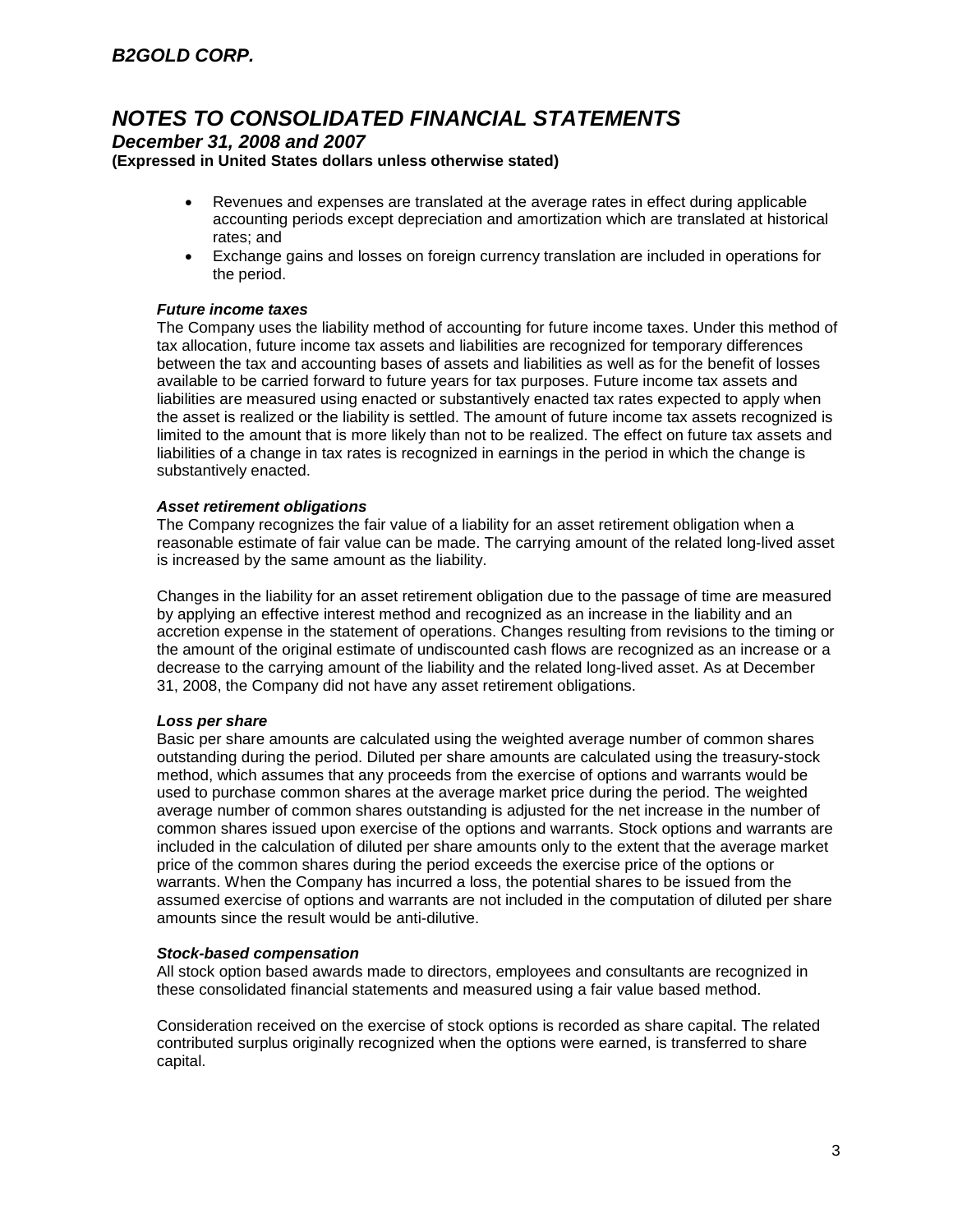*December 31, 2008 and 2007* **(Expressed in United States dollars unless otherwise stated)**

### *Financial instruments*

Effective November 30, 2006, the Company adopted the following three new accounting standards and related amendments to other standards on financial instruments issued by the Canadian Institute of Chartered Accountants ("CICA").

 *Financial Instruments – Recognition and Measurement (Section 3855)* This standard sets out criteria for the recognition and measurement of financial instruments for fiscal years beginning on or after October 1, 2006. This standard requires all financial instruments within its scope, including derivatives, to be included on a company's balance sheet and measured either at fair value or, in certain circumstances, at cost or amortized cost. Changes in fair value are to be recognized in the statements of operations or other comprehensive income. All financial assets and liabilities are recognized when the entity becomes a party to the contract.

All financial instruments are classified into one of the following five categories: held for trading, held-to-maturity, loans and receivables, available-for-sale financial assets, or other financial liabilities. Initial and subsequent measurement and recognition of changes in the value of financial instruments depend on their initial classification:

- Held-to-maturity investments, loans and receivables, and other financial liabilities are initially measured at fair value and subsequently measured at amortized cost.
- Available-for-sale financial assets are measured at fair value. Revaluation gains and losses are included in other comprehensive income until the asset is removed from the balance sheet.
- Held-for-trading financial instruments are measured at fair value. All gains and losses are included in net earnings/ loss in the period in which they arise.
- All derivative financial instruments are classified as held for trading financial instruments and are measured at fair value. All gains and losses are included in net earnings/ loss in the period in which they arise.
- *Comprehensive Income (Section 1530)*

Comprehensive income is the change in shareholders' equity during a period from transactions and other events from non-owner sources. This standard requires certain gains and losses that would otherwise be recorded as part of net earnings to be presented in other "comprehensive income" until it is appropriate to recognize them in net earnings/ loss. This standard requires the presentation of comprehensive income, and its components in a separate financial statement that is displayed with the same prominence as the other financial statements.

For the periods ended December 31, 2008 and 2007, no items had been included in other comprehensive income and as a result the adoption of Section 1530 has had no impact on the Company's consolidated financial statements.

#### *Hedging (Section 3865)*

This new standard specifies the circumstances under which hedge accounting is permissible and how hedge accounting may be performed. The Company currently does not have any hedges and as a result the adoption of Section 3865 has had no impact on the Company's consolidated financial statements.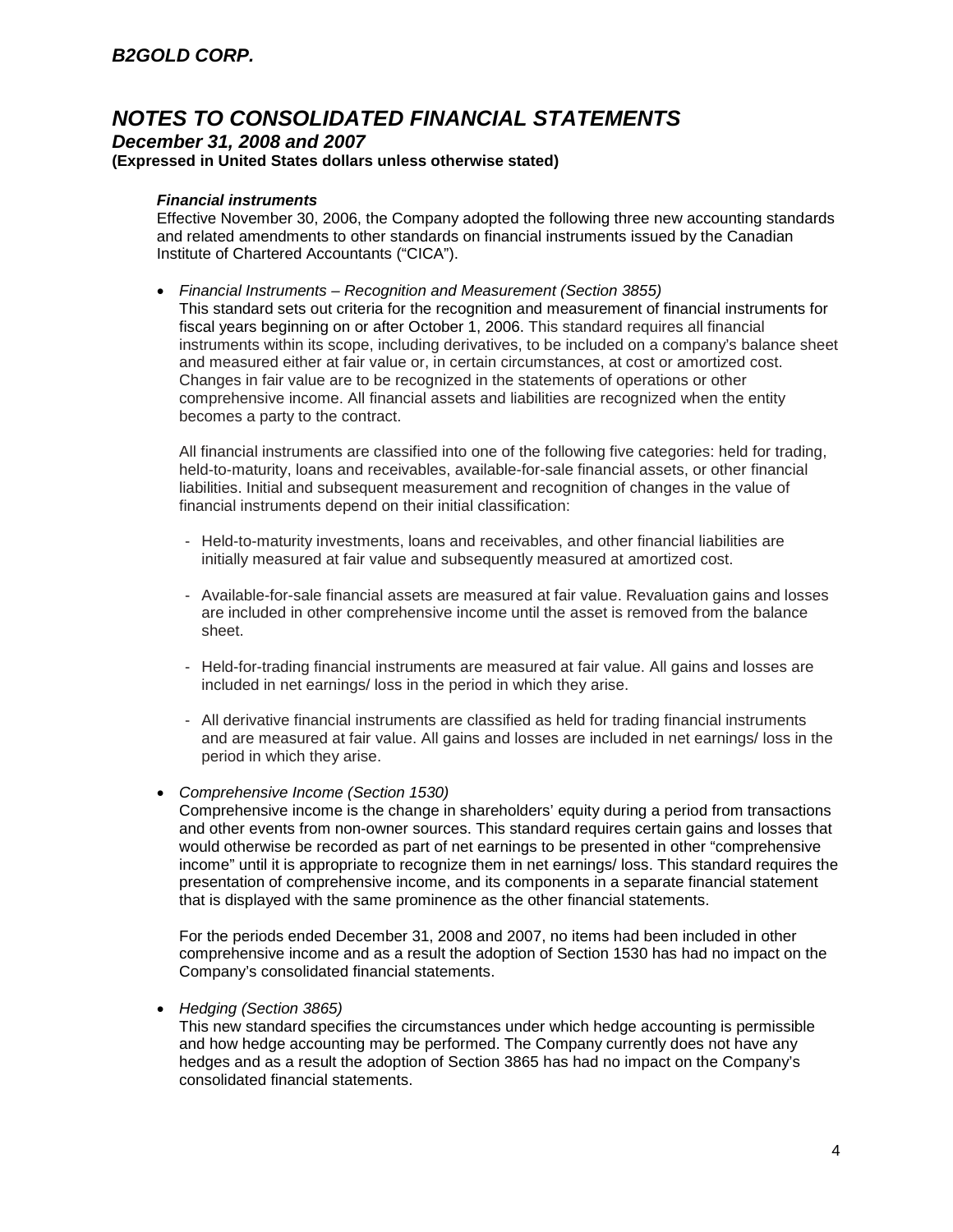*December 31, 2008 and 2007* **(Expressed in United States dollars unless otherwise stated)**

### *3 Changes in accounting policies*

### *Accounting policies implemented effective January 1, 2008*

### *Capital Disclosures (Section 1535)*

This standard requires disclosure of an entity's objectives, policies and processes for managing capital, quantitative data about what the entity regards as capital and whether the entity has complied with any capital requirements and, if it has not complied, the consequences of such noncompliance. See Note 10 for additional details.

#### *Financial Instruments – Disclosure (Section 3862) and Presentation (Section 3863)*

These standards replace CICA 3861, Financial Instruments – Disclosure and Presentation. They increase the disclosures currently required, which will enable users to evaluate the significance of financial instruments for an entity's financial position and performance, including disclosures about fair value. In addition, disclosure is required of qualitative and quantitative information about exposure to risks arising from financial instruments, including specified minimum disclosures about credit risk, liquidity risk and market risk. The quantitative disclosures must provide information about the extent to which the entity is exposed to risk, based on information provided internally to the entity's key management personnel. See Note 14 for additional details.

#### *General Standards of Financial Statement Presentation (Section 1400)*

The revision to this section provides additional guidance related to management's assessment of the Company's ability to continue as a going concern. The Company has completed an assessment and as a result has prepared its consolidated financial statements under the assumption that it will continue as a going concern.

### *Accounting policies to be implemented*

### *Goodwill and Intangible Assets (Section 3064)*

This section was issued in February 2008 and replaced CICA 3062, "Goodwill and Other Intangible Assets," and Section 3450, "Research and Development Costs". This new standard provides guidance on the recognition, measurement, presentation and disclosure of goodwill and intangible assets. This section is effective as of January 1, 2009. The Company is currently evaluating the effects of adopting this standard.

### *Business Combinations (Section 1582), Consolidations (Section 1601) and Non-controlling Interests (Section 1602)*

These sections were issued in January 2009 and are harmonized with International Financial Reporting Standards. Section 1582 specifies a number of changes, including: an expanded definition of a business combination, a requirement to measure all business acquisitions at fair value, a requirement to measure non-controlling interests at fair value, and a requirement to recognize acquisition-related costs as expenses. Section 1601 establishes the standards for preparing consolidated financial statements. Section 1602 specifies that non-controlling interests be treated as a separate component of equity, not as a liability or other item outside of equity. These new standards are effective for 2011.

### *International Financial Reporting Standards ("IFRS)*

In February 2008, the Canadian Accounting Standards Board announced 2011 as the changeover date for publicly-listed companies to use IFRS, replacing Canada's own generally accepted accounting principles. The specific implementation is set for interim and annual financial statements relating to fiscal years beginning on or after January 1, 2011. The transition date of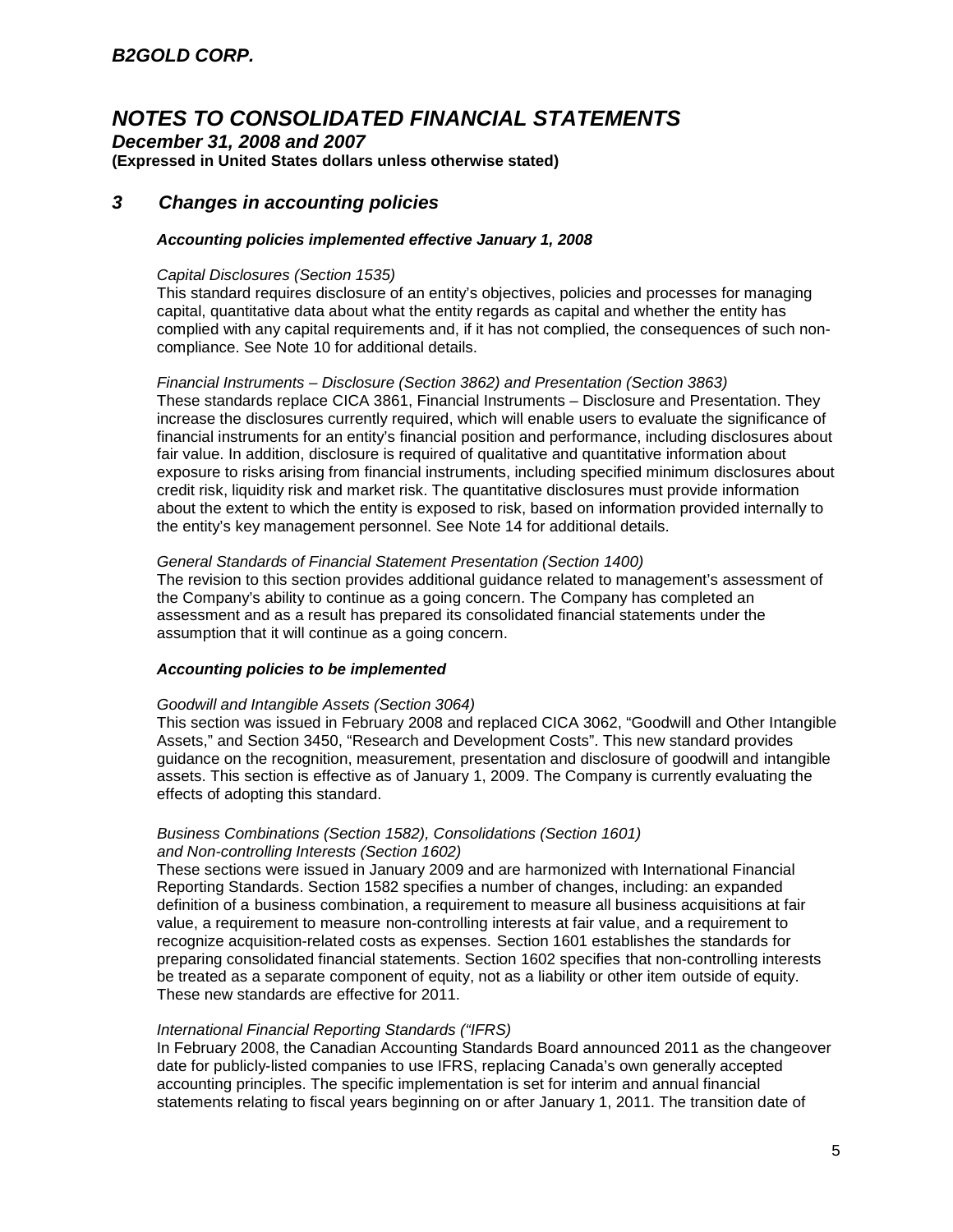### *December 31, 2008 and 2007* **(Expressed in United States dollars unless otherwise stated)**

January 1, 2011 will require restatement for comparative purposes of amounts reported by the Company for the year ended December 31, 2010. While the Company has begun assessing the adoption of IFRS, the financial reporting impact of the transition to IFRS cannot be reasonably estimated at this time.

### *4 B2Gold/ AngloGold transaction*

On November 26, 2007, the Company entered into a non-binding memorandum of understanding with AngloGold Ashanti Limited ("AGA") to terminate AGA's right to acquire 20% of the voting securities of Andean Avasca Resources Inc. ("AARI") (100% owned by B2Gold) and to terminate B2Gold's obligation with respect to the listing of AARI's shares *(Note 5)*. AARI indirectly has the right to earn material interests in a number of properties in Colombia, including the Quebradona property, pursuant to the terms of a joint venture agreement with AGA. On February 13, 2008, the Company entered into a binding memorandum of agreement ("MOA") with AGA that expanded on and superseded the non-binding memorandum of understanding between the Company and AGA dated November 26, 2007. The MOA had set out an agreement-in-principle between the Company and AGA on several proposed transactions and agreements that would alter the existing relationships between the parties.

On May 15, 2008, the Company entered into the Agreement to Amend the Relationship, Farm-Out and Joint Venture Agreement and regarding Gramalote Limited and Other Matters ("Amending Agreement") to implement the transactions contemplated under the MOA and the joint venture arrangements between the parties were amended by new agreements, such that:

 AGA's rights to acquire 20% of the voting securities of AARI and the Company's obligation to list those shares on a stock exchange were terminated and, in consideration of the termination of these rights and in consideration of the other rights and the transfer to the Company of certain mineral prospects in Colombia, the Company issued to AGA units comprised of an aggregate of 25,000,000 common shares of B2Gold and 21,400,000 share purchase warrants ("AGA warrants"). The AGA warrants, which are exercisable for a three year term at any time prior to May 15, 2011, consist of 11,000,000 warrants exercisable at a price of Cdn.\$3.34 per share and 10,400,000 warrants exercisable at a price of Cdn.\$4.25 per share.

The fair value of the AGA warrants was calculated to be \$3,660,521 using the Black-Scholes option pricing model based on a risk-free annual interest rate of approximately 4%, an expected life of three years, an expected volatility of 55% and a dividend yield of nil.

- The Company acquired an option from AGA to earn a 100% interest in the Miraflores property in Colombia. Subsequent to December 31, 2008, the Company gave notice that it will not be making any further payments under the option agreement and as a result its option with respect to the Miraflores property will terminate *(Note 6)*.
- AGA transferred to the Company its 100% interest (subject to AGA retaining a 1% royalty) in the Mocoa property, a copper/molybdenum deposit located in the south of Colombia.
- AGA transferred to the Company a 2% interest in Gramalote BVI *(Note 7)* and assigned to the Company other rights relating to Gramalote BVI, including AGA's right to acquire an additional 24% interest, so that the Company now holds a 51% interest in the Gramalote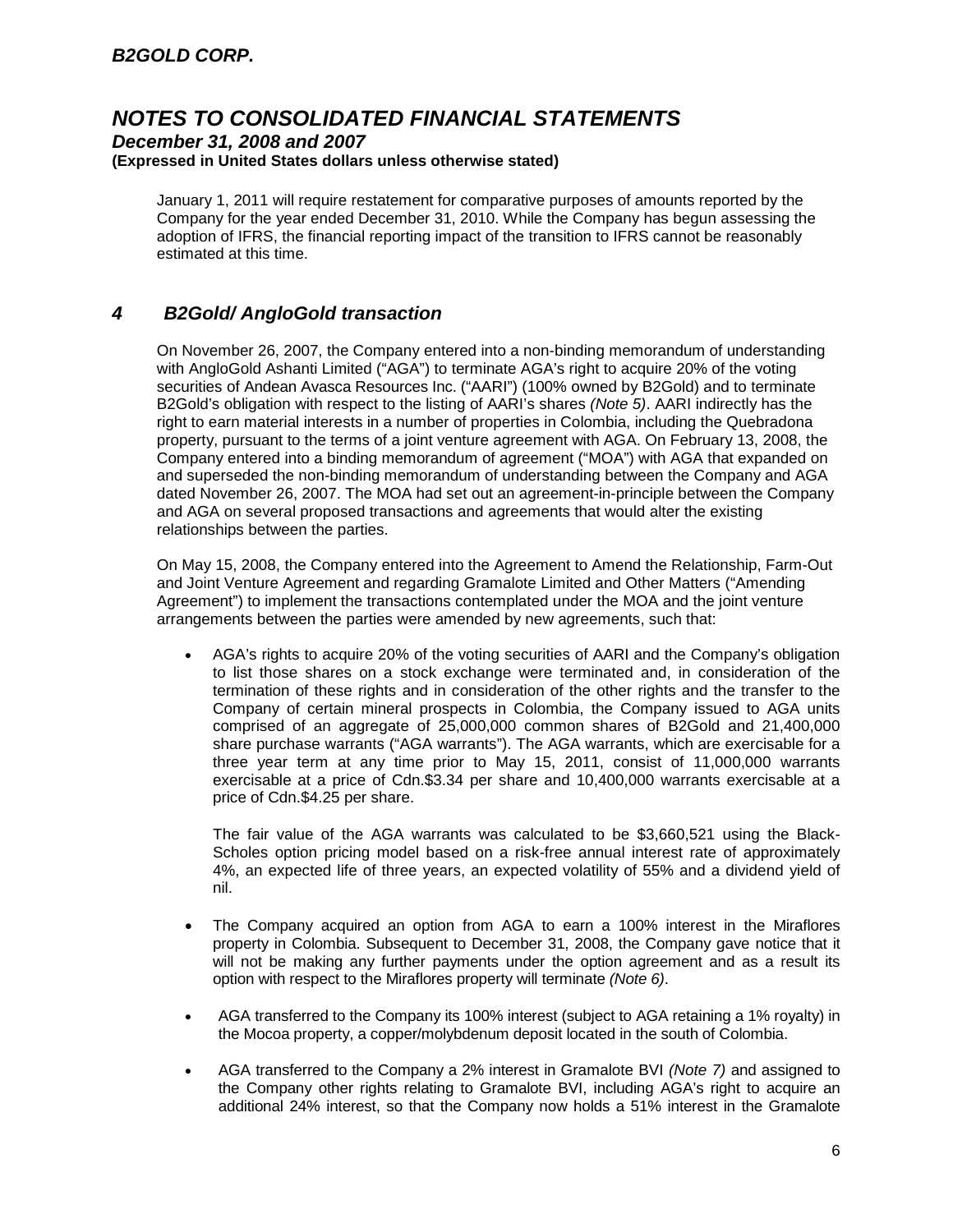*December 31, 2008 and 2007*

**(Expressed in United States dollars unless otherwise stated)**

BVI (with AGA retaining 49%) and the Company has taken over management of exploration of the Gramalote property; in order to retain the 2% share interest, the Company will be responsible for expenditures until completion of a feasibility study of the project by July 2010.

- AGA transferred to Gramalote BVI its interests in additional Gramalote Trend Properties.
- The Company increased from 3,000 metres to 5,000 metres the extent of drilling required for it to earn in its interests in other Colombian properties under the JVA between AGA and AARI.
- The Company granted to AGA registration rights to qualify a resale of its securities by prospectus and a pre-emptive right to subscribe for securities issued by the Company on the same basis as such issues are made, other than issues made to acquire properties or under employee incentive plans, in order for AGA to maintain its percentage ownership of common shares of the Company. This pre-emptive right will continue for the lesser of a period of three years or until AGA owns less than 10% of the outstanding common shares of the Company.

AGA has agreed to a one year standstill in respect of its interest in the Company which will cease to be effective in the event of a third party take-over bid or merger proposal relating to all or substantially all of the shares or assets of the Company. In addition, AGA has agreed to give the Company advance written notice of AGA's intention to sell any common shares in the Company. On May 15, 2008, AGA held approximately 15.9% of the Company's issued and outstanding common shares. If the 21,400,000 AGA warrants were included in the calculation on an "if exercised" basis, AGA's interest in the Company would have been approximately 26% on May 15, 2008.

For the purposes of these consolidated financial statements, the purchase consideration has been allocated to the fair value of the assets acquired from AGA as follows:

|                                                         | \$             |
|---------------------------------------------------------|----------------|
| Purchase price:                                         |                |
| 25,000,000 common shares of B2Gold                      | 33,750,000     |
| 21,400,000 AGA warrants                                 | 3,660,521      |
| <b>Transaction costs</b>                                | 430,269        |
| Total purchase price                                    | 37,840,790     |
| Fair value of assets/ (liabilities) acquired:           |                |
| Mocoa property                                          | 27,163,466     |
| Gramalote investment (Note 7)                           | 12,108,592     |
| Quebradona property (Note 6)                            | 4,915,142      |
| Miraflores property (Note 6)                            | 1,941,370      |
| Other Properties under the Colombia Joint Venture       |                |
| Arrangement (Note 6)                                    | 2,457,570      |
| Future income tax liabilities                           | (10, 745, 350) |
| Total fair value of net assets acquired on May 15, 2008 | 37,840,790     |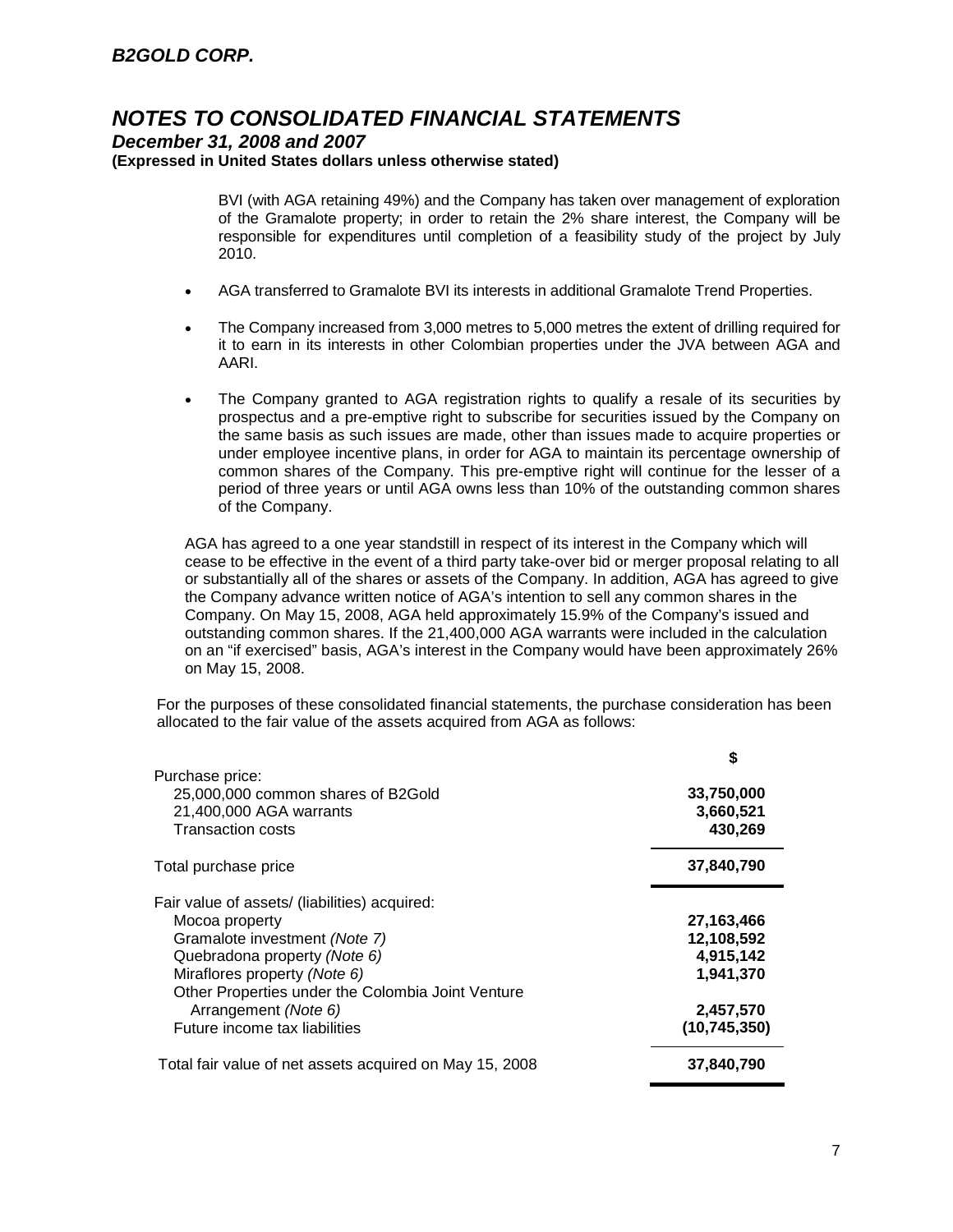*December 31, 2008 and 2007*

**(Expressed in United States dollars unless otherwise stated)**

### *5 B2Gold/ Kinross Gold transaction*

On November 6, 2006, Bema Gold Corporation ("Bema") and Kinross Gold Corporation ("Kinross Gold") announced that their respective Boards of Directors had unanimously approved Kinross Gold's acquisition of Bema. The acquisition of Bema by Kinross Gold was completed on February 27, 2007 by way of a shareholder-approved plan of arrangement (the "Arrangement"). In connection with the completion of the Arrangement transaction between Bema and Kinross Gold in February 2007, the Company acquired certain assets ("Non-Russian Assets") pursuant to a purchase and sale agreement (the "Purchase Agreement") among Kinross Gold, White Ice Ventures Limited (a wholly-owned Bema subsidiary), 6674321 Canada Inc. (a wholly-owned Bema subsidiary) ("Kinross") and the Company. The consideration paid for the Non-Russian Assets was \$7.5 million, financed primarily by the issuance of three promissory notes totalling \$7,453,717 to Kinross and also by the issuance of 2,722,500 common shares of B2Gold at a price of Cdn.\$0.02 per share.

Pursuant to the terms of the Purchase Agreement, on February 26, 2007 (the closing of the Non-Russian transaction) the Company acquired the following Non-Russian Assets:

- *Colombia Joint Venture Arrangement* All of Bema's interest in a recently established Colombian joint venture arrangement with AGA *(Note 6)*.
- *Puma Option*

An option ("Puma Option") to purchase all or any part of the 17,935,310 common shares in the capital of Consolidated Puma Minerals Corp. ("Puma") held by Kinross at any time up to February 27, 2008 at a price equal to the 30 day volume-weighted average price of Puma common shares on the TSX Venture Exchange at the time of exercise, less 10%.

In February 2008, the Company elected not to exercise its option to acquire the common shares of Puma from Kinross. As a result, the Company recorded a derivative loss of \$3,045,625 in the first quarter of 2008, as the carrying value of the Puma Option was fully written off.

*Note receivable from Puma*

All of the indebtedness totalling \$1,887,867 ("Puma Note") owed by Puma to Kinross as at February 26, 2007. The Puma Note is unsecured, denominated in United States dollars, bears interest at the prime lending rate plus 2% and is payable to the Company on demand after February 26, 2008.

The Puma Note was fully repaid to the Company in the second quarter of 2008 *(Note 12)*.

 *Leasehold assets and Colombia land* Certain leasehold improvements, furniture and equipment owned by Kinross.

On February 26, 2007, Kinross assigned to the Company all of its rights pursuant to the lease of Bema's head office premises. In addition, the Company, as tenant, and a subsidiary of Kinross Gold, as subtenant, entered into a sublease for a portion of the premises presently constituting the Company's head office.

Colombia land, located mainly on the La Mina property *(Note 6)*, is held for the purpose of securing access to the La Mina property for drilling.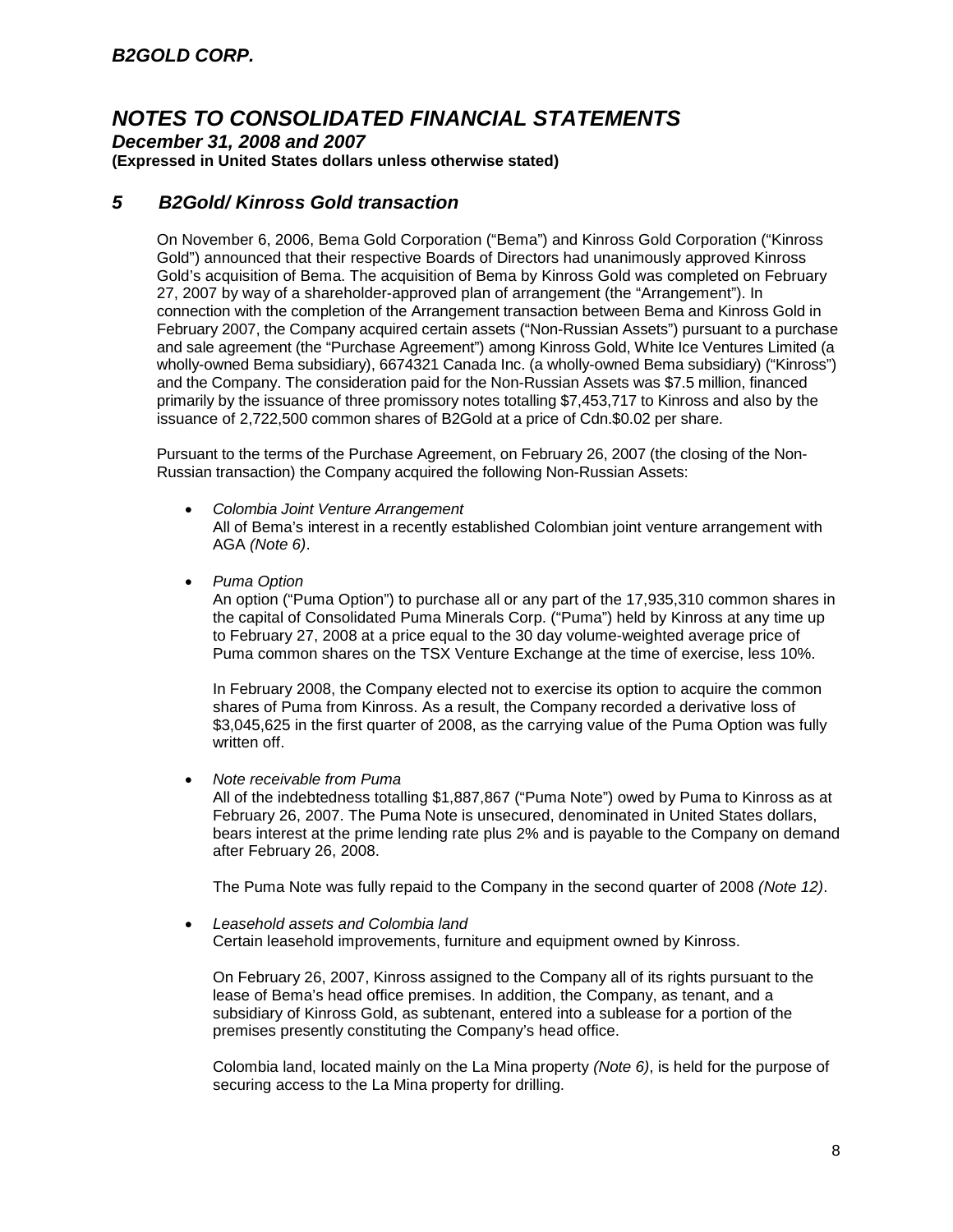### *December 31, 2008 and 2007*

### **(Expressed in United States dollars unless otherwise stated)**

For the purposes of these consolidated financial statements, the purchase consideration has been allocated to the fair value of the Non-Russian Assets acquired as follows:

**\$**

| C          |
|------------|
| 7,453,717  |
| (596,024)  |
| 6,857,693  |
| 46,283     |
| 93,304     |
| 6,997,280  |
|            |
| 3,100,081  |
| 1,903,678  |
| 2,063,162  |
| 412,097    |
| (481, 738) |
| 6.997.280  |
|            |

The Purchase Agreement also provided for the acquisition of 50% of Bema's 75% interest in a joint venture (37.5% overall interest) that will have an indirect interest in the Kupol East and West Licenses *(Note 6)*. The Company has reserved for issuance an additional 2,722,500 common shares, which are expected to be issued to Kinross, together with a promissory note in the aggregate amount of approximately \$7.4 million, upon the completion of the acquisition of the Company's interest in the East and West Kupol Licenses. Closing remains subject to the receipt of certain consents and the completion of transfers and other steps relating to the proposed transfer of the Kupol East and West licenses to a Russian subsidiary of Chukotka Mining and Geological Company ("CMGC") (75% owned by Kinross and 25% owned by the Government of Chukotka). The Company and Kinross Gold are currently in negotiations with a company controlled by agencies of the Government of Chukotka (''CUE'') to reach agreement on the amount of CUE's ownership interest and other aspects of the anticipated joint venture.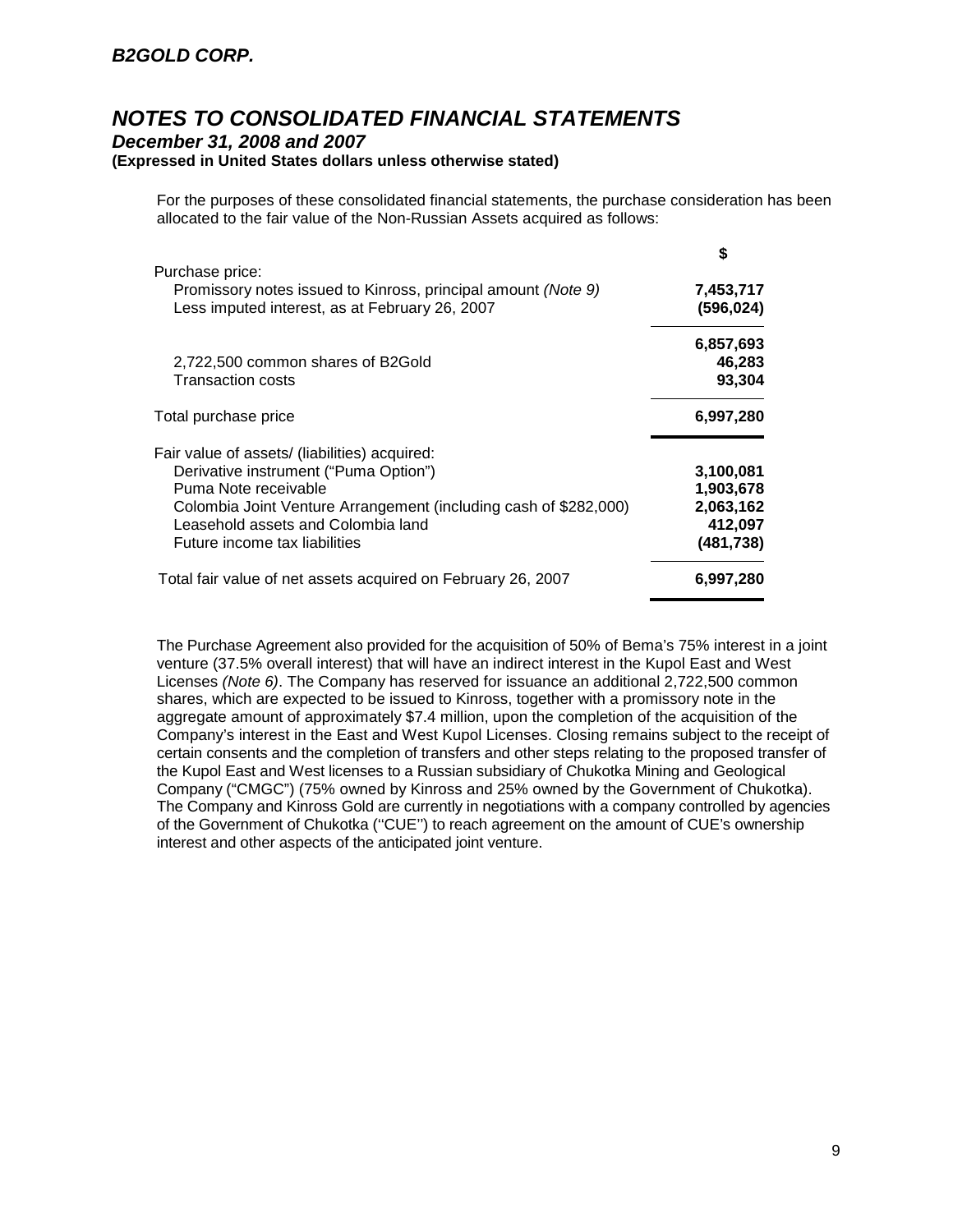*December 31, 2008 and 2007* **(Expressed in United States dollars unless otherwise stated)**

### *6 Resource property interests*

### *Colombia Joint Venture Arrangement*

On November 8, 2006, AGA, Sociedad Kedadha S.A. ("Kedadha") (a subsidiary of AGA), Bema and AARI (then a wholly-owned subsidiary of Bema) entered into a Relationship, Farm-out and Joint Venture Agreement (the "JVA") to jointly explore mineral opportunities in Colombia (the Area of Mutual Interest). On February 26, 2007, pursuant to the Purchase Agreement, the Company acquired all of the shares of AARI, and all the rights, interests and obligations of Bema under the JVA were assigned to and assumed by the Company *(Note 5)*. On February 13, 2008, the Company entered into a binding memorandum of agreement ("MOA") with AGA, in which the parties agreed to amend certain terms of the JVA. On May 15, 2008, the Company, AARI, AGA, Kedadha, and a Colombian subsidiary of AGA entered into an Amending Agreement (the "Amending Agreement") to implement the MOA and the transactions and amendments provided for in the MOA were completed *(Note 4)*.

Pursuant to the JVA (dated November 8, 2006, as amended September 28, 2007, March 13, 2008, May 15, 2008 and September 15, 2008), AARI may earn a joint venture interest in certain properties located in northern and southern Colombia by performing exploration work, including drilling, on the following properties (individually, a "Property" and collectively, the "Properties"): Quebradona (effective March 6, 2006), La Mina (effective March 6, 2006), San Martin de Loba (effective March 6, 2006), San Carlos (effective March 6, 2006), Miraflores (effective April 24, 2007), Narino (effective July 1, 2007), San Luis (effective September 1, 2007), Cauca (effective October 1, 2007), Ginebra (effective November 1, 2007) and Antioquia (effective February 1, 2008). The Company may earn an interest in one or more of these Properties by advancing the Property to the drilling stage and completing a minimum of 3,000 metres (increased to 5,000 metres pursuant to the Amending Agreement) of drilling within two years of the effective date (which has been extended to December 31, 2007 in the case of Quebradona and La Mina). Upon completing these requirements (the "Earn-in Requirements") in respect of a Property, the JVA provides that the Company and AGA will form a joint venture in respect of the Property, whereby the Company and AGA will be entitled to 51% and 49% interests in the Property, respectively, subject to the following options of AGA.

Once AARI has completed its Earn-in Requirement, AGA will have the following options for each Property:

- (i) to contribute to project expenditures based on a 51% interest and manage the project;
- (ii) to fund all project expenditures including the Company's share to the completion of a feasibility study;
- (iii) to contribute to project expenditure based on its 49% interest in the Property; or
- (iv) not to contribute to project expenditure.

If AGA elects either option (i) or (ii), it will be the joint venture manager for the project. Furthermore, its interest will be adjusted such that under option (i) AGA will be entitled to a 51% interest and under option (ii) it will be entitled to a 65% interest in the Property. If AGA elects either option (iii) or (iv), the Company will be the joint venture manager of the project and maintain its 51% interest or, if AGA elects not to contribute, acquire an increased interest. Subject to a sole funding election by AGA or an election by either party not to contribute (with a corresponding reduction of its interests), the JVA provides that each of the parties must make contributions to meet project expenditures based on their respective interests in the joint venture for each Property.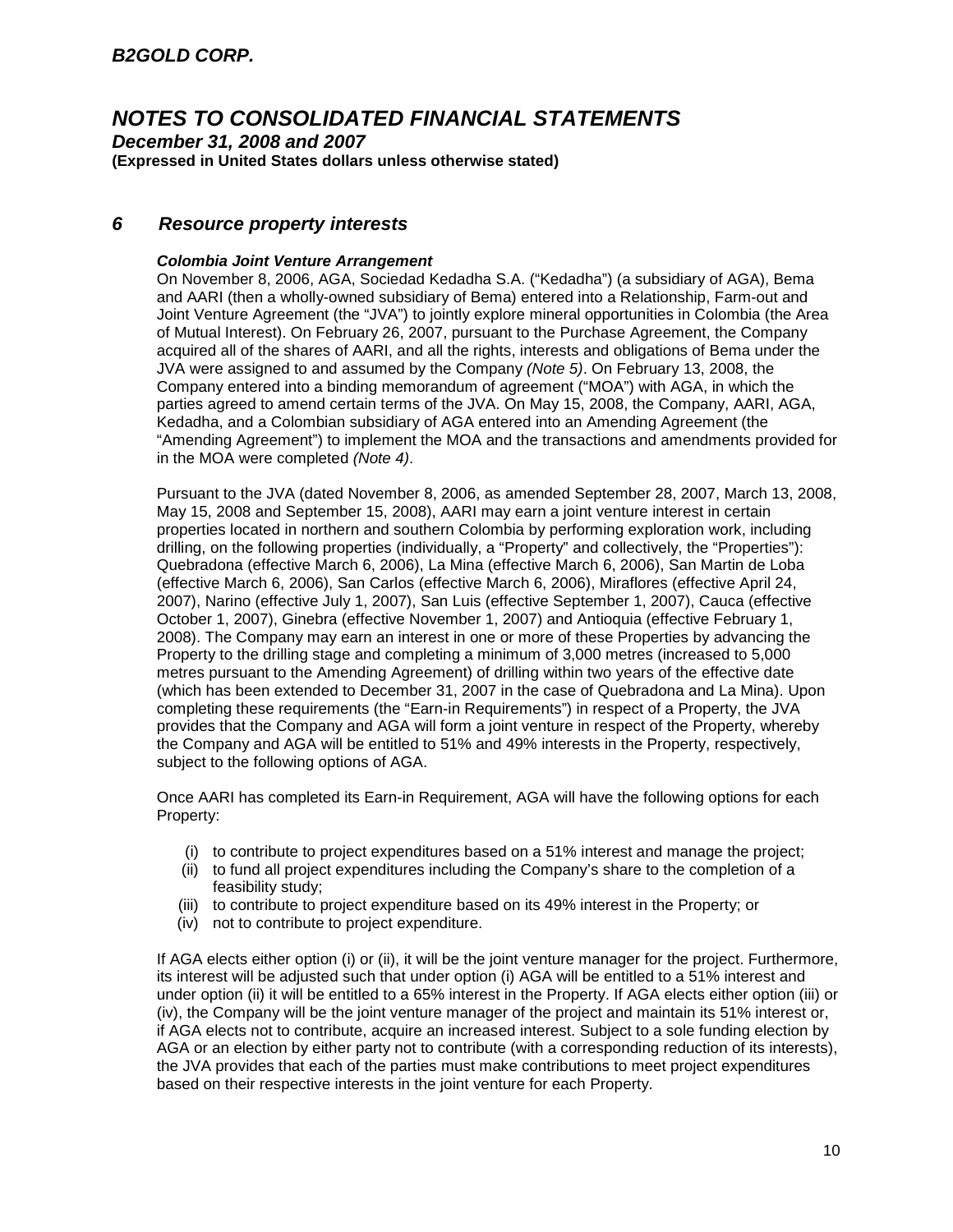#### *December 31, 2008 and 2007* **(Expressed in United States dollars unless otherwise stated)**

The JVA also provides for certain potential rights between the parties to acquire additional interests in other third-party or AGA properties within the Area of Mutual Interest. AGA has agreed (upon AARI satisfying its Earn-in Requirement in respect of a Property) to offer the Company its interest or rights to an interest in other joint ventures, if it elects not to pursue such projects and to offer a 51% interest in AGA projects in which it has expended at least \$1 million and has discontinued exploration. The Company can earn a 51% interest by spending an amount at least equal to the greater of previous AGA expenditures on the project or \$1 million within two years of the offer date. The Company is required to advise Kedahda of mining opportunities within the Area of Mutual Interest and Kedahda will have the first right to acquire a 75% interest in such opportunities.

The JVA had contemplated that the Company would cause AARI to be listed on a recognized stock exchange by November 8, 2008. Under the JVA, the Company granted to AGA the right to receive not less than 20% of AARI's equity securities (carrying not less than 20% of the votes for the election of directors, calculated on a fully diluted basis immediately following the listing of AARI on a prescribed stock exchange on the listing date), together with one half common share purchase warrant for each common share offered to AGA (with each such common share purchase warrant exercisable within three years of the listing date at a price 33% above the initial public offer price) following the listing of AARI on a recognized stock exchange (for no additional consideration other than in consideration of the properties that AGA is providing under the JVA). On May 15, 2008, with the signing of the Amending Agreement, AGA's right to acquire 20% of the voting shares of AARI and the Company's obligation with respect to the listing of AARI's shares were terminated.

The Company is responsible for making the following cash payments to the underlying property vendor with respect to the San Luis property (these payments are at the Company's discretion): (i) \$75,000 on June 6, 2008 *(paid)*, (ii) \$150,000 on June 6, 2009, (iii) \$200,000 on June 6, 2010, (iv) \$350,000 on June 6, 2011, (v) \$1,625,000 on June 6, 2013.

Under the terms of the JVA, the Company earned its 51% interest in the Quebradona property by completing 5,000 metres of exploration on May 28, 2008. On September 15, 2008, the Company and AGA amended the JVA to extend the date by which AGA was to make its participation decision and to jointly fund further exploration at the Quebradona property. Based on the JVA, AGA had the following four alternatives to decide from regarding further exploration at Quebradona: (i) elect to fund all future exploration as the operator at 65% and free carry B2Gold through to feasibility; (ii) elect to be the operator and fund on a pro-rata basis of 51% AGA and 49% B2Gold; (iii) elect to fund as the owner of a 49% interest with B2Gold as operator owning and funding to 51%; or (iv) not to contribute (and be subject to standard dilution provisions). The amendment to the JVA was that the parties would fund an additional 10,000 metres of drilling on a 51% B2Gold/49% AGA basis. After receipt of all assays from the drilling program, AGA would have 30 days to choose between the participation alternatives. Subsequent to December 31, 2008, following the completion of the additional 10,000 metres of drilling, AGA advised the Company that it had elected to contribute to project expenditures on the Quebradona property based on a 51% AGA interest. However, the Company and AGA are continuing to discuss the participation arrangements for the Quebradona property.

As at December 31, 2008, with the exception of the Quebradona property, the Company had not completed the Earn-in Requirements on any of the other Properties described above and consequently had no joint ventures with AGA under the JVA.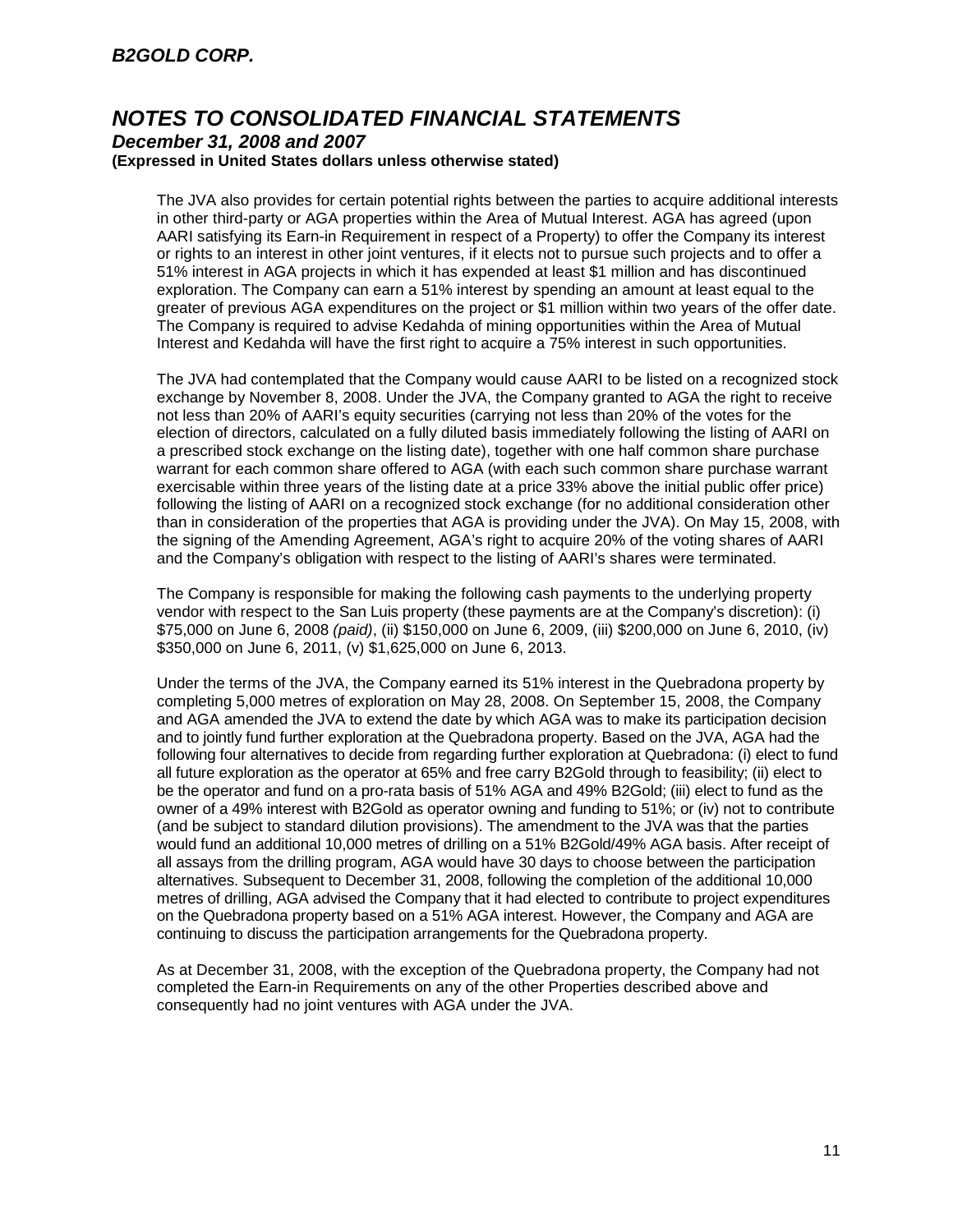### *December 31, 2008 and 2007* **(Expressed in United States dollars unless otherwise stated)**

### *Kupol East and West Exploration Licenses (surrounding ground to the Kupol Mine)*

The Kupol East and West Licenses are located in north-eastern Russia. These Licenses surround the Kupol Mine which Bema has been developing since 2003. Titles to the Kupol East and West Licenses were granted to CMGC on August 25, 2006 and have a term of 25 years. The Company commenced exploration on the Kupol East and West Licenses in February 2007 from the date of registration of the Licenses.

The Company is in the process of negotiating a joint venture agreement (the "Kupol JV Agreement") relating to the exploration, development and mining of gold and silver in Chukotka Autonomous Region, covered by the East and West Kupol Licenses. Provided that final agreement is reached on the Kupol JV Agreement and certain conditions to closing are fulfilled, it is anticipated that the East and West Kupol Licenses will be held by a subsidiary of a joint venture company ("Kupol JVCo"), the shareholders of which will be a subsidiary of the Company, a subsidiary of Kinross Gold and a company controlled by CUE (or its successor in interest). The Company and Kinross Gold are currently in negotiations with CUE to reach agreement on the amount of CUE's ownership interest and other aspects of the Kupol JV Agreement. The Company and Kinross are currently sharing equally the initial funding of the cost of exploration activities on the East and West Kupol license areas.

The Company and Kinross Gold have agreed in principle on the proposed terms of the Kupol JV Agreement. The key terms are expected to be as follows:

- the Company, as operator, is to subcontract with the company that holds the Kupol East and West licenses to carry out exploration under the licenses;
- the costs of exploration carried out on the properties covered by the East and West Kupol licenses in 2008 and 2007 were borne equally by the Company and Kinross (through subsidiaries). The costs of exploration will continue to be borne equally by the Company and Kinross (through subsidiaries) until the completion of the Kupol JV Agreement transaction, at which time, the Company, Kinross and CUE (through subsidiaries) are to fund the exploration costs in proportion to their ownership interests in Kupol JVCo;
- following the initial two year period the Company, Kinross Gold and CUE (through subsidiaries) are each to continue to fund future exploration relating to the Kupol East and West licenses pro rata to their respective interests in Kupol JVCo;
- the Company, Kinross Gold and CUE (through subsidiaries) are to have mutual rights of first refusal with respect to their respective interests in Kupol JVCo; and
- the Company, Kinross Gold and CUE (through subsidiaries) are to share, in accordance with their pro rata interests in Kupol JVCo, all exploration, development or mining opportunities within a 100 km radius of the Kupol mill site, exclusive of the approximately 17 square km of the license relating to the Kupol Mine.

On May 5, 2008, the Russian Parliament adopted new legislation that requires prior approval for the development by a foreign investor of any subsoil deposit containing gold reserves of 50 tons or more or for the direct or indirect acquisition by a foreign investor of more than 10% of the voting shares (or other means of control) of a Russian company that uses such a subsoil deposit. The legislation could have a significant impact upon the Company's ability to further develop the East and West Kupol Licenses through its participation in the proposed Kupol joint venture. It is possible that this legislation may cause the Company, Kinross and CUE to make changes to the structure and terms of the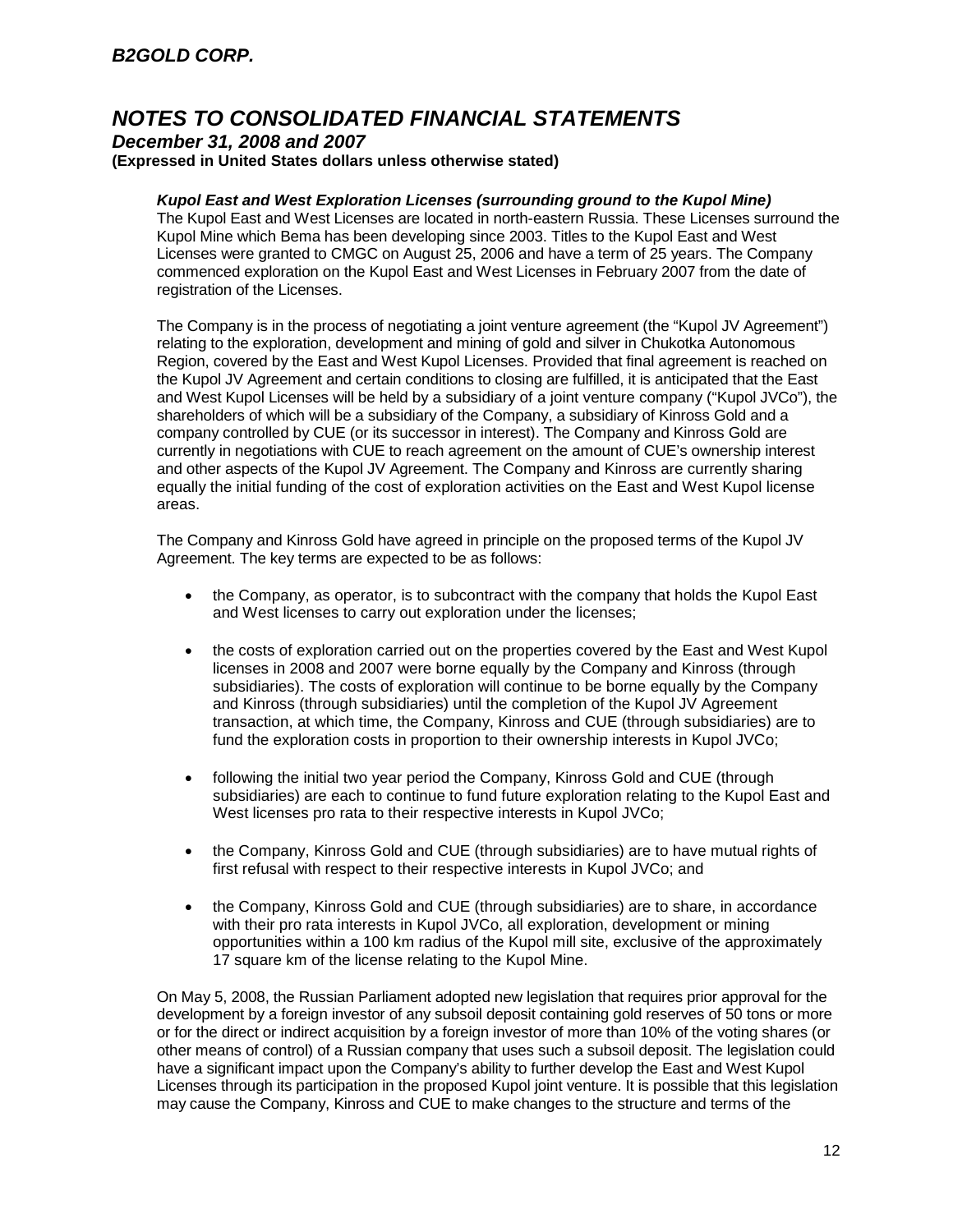### *December 31, 2008 and 2007* **(Expressed in United States dollars unless otherwise stated)**

proposed Kupol joint venture in order to comply with the legislation or receive approval under it. Such changes may be material and there can be no assurance that the Kupol joint venture will proceed as proposed. In addition, if the Kupol joint venture proceeds and Kupol JVCo, the Russian operating company that will hold the East and West Kupol licenses and related exploration assets, were to identify and seek to develop a deposit containing gold reserves of 50 tons or more, approval of the Russian regulatory body would be required for development of that deposit. There can be no assurance that such approval would be granted on acceptable terms or at all and the new legislation provides that if the approval is not granted, the compensation payable to Kupol JVco would be limited to the expenses incurred in the course of exploration.

### *Write-off of resource property interests*

At December 31, 2008, the carrying value of the Company's interest in Miraflores *(Note 4)* was fully written-off in the amount of \$4,908,822. Subsequent to December 31, 2008, the Company provided notice that it will not be making any further payments under the option agreement and as a result its option with respect to the Miraflores property will terminate. During 2008, the Company also elected not to continue with the Ginebra and La Mina properties, both early-stage properties, and wrote-off related acquisition and exploration costs in the amounts of \$759,336 and \$777,557, respectively.

During 2007, the Company elected not to continue with the San Martin de Loba and San Carlos properties and wrote-off related acquisition and exploration costs in the amounts of \$1,297,462 and \$1,015,024, respectively.

### *Measurement uncertainty and impairment assessments*

As at December 31, 2008, management of the Company determined that impairment indicators existed, and completed an impairment assessment for each of its mineral property interests and its Gramalote investment. The current economic environment, the significant declines in commodity prices and the decline in the Company's stock price were considered as impairment indicators.

These assessments included a determination of fair value for each mineral property using various valuation techniques including changes in the Company's share price, in-situ values, comparable company analysis, commodity price changes and recent expenditures analysis.

Management's impairment evaluation did not result in the identification of an impairment of the Company's mineral property interests as of December 31, 2008. For its Gramalote investment assessment, management determined that no other than temporary impairment has occurred, and that no write down was required. Although management believes the estimates applied in these impairment assessments are reasonable, such estimates are subject to significant uncertainties and judgments. If long-term estimates of commodity prices, in-situ values or share prices were to change significantly, impairment charges may be required in future periods and such charges could be material.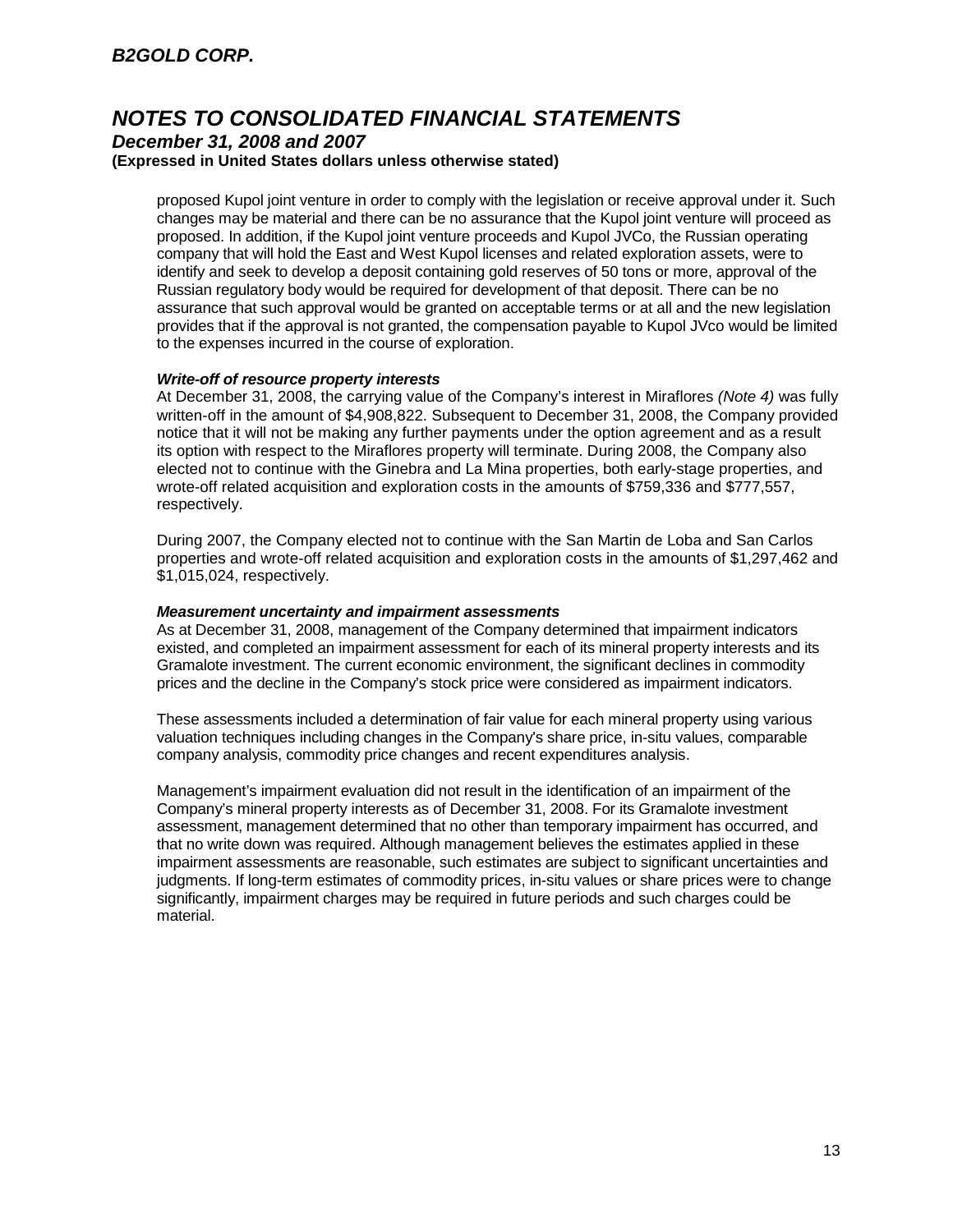*December 31, 2008 and 2007* **(Expressed in United States dollars unless otherwise stated)**

### *7 Gramalote investment*

On August 21, 2007, the Company entered into a binding Memorandum of Understanding ("MOU") with respect to the purchase by the Company of 25% of the issued and outstanding shares of Gramalote BVI from Robert Allen, Gustavo Koch, Robert Shaw and Sergio Aristizabal (collectively referred to as "Grupo Nus"). Gramalote BVI holds a 100% interest in the Gramalote property. The Gramalote property is located within the municipalities of San Roque and San Jose del Nus, Department of Antioquia, Republic of Colombia. In connection with the execution of the MOU, the Company paid \$3.5 million to Grupo Nus and in exchange Grupo Nus issued a \$3.5 million promissory note in favour of the Company. On October 26, 2007, the Company entered into a definitive purchase and sale agreement ("Gramalote Purchase Agreement") with Grupo Nus. In connection with the first stage of closing under the Gramalote Purchase Agreement, the Company paid an amount of \$7.5 million to Grupo Nus, consisting of a cash payment of \$4 million and the satisfaction and cancellation of the \$3.5 million owing by Grupo Nus to the Company under the promissory note. In addition, on December 6, 2007, upon completion of the Company's initial public offering *(Note 10)*, the Company issued 2 million share purchase warrants to Grupo Nus, each warrant entitling the holder to purchase one common share of B2Gold at a price of Cdn.\$2.50 per share until December 6, 2010. The fair value of the Grupo Nus warrants was calculated to be \$2,081,398 using the Black-Scholes option pricing model based on a risk-free annual interest rate of approximately 4%, an expected life of three years, an expected volatility of 58% and a dividend yield of nil. The fair value of these warrants has been recorded as part of the Company's cost relating to the acquisition of its 25% interest in the Gramalote property. The Gramalote Purchase Agreement also required the Company to pay Grupo Nus an additional \$7.5 million on or before April 26, 2008 *(paid on April 25, 2008)*.

Grupo Nus and Compania Kedahda Ltd. ("Kedahda BVI"), a subsidiary of AGA, had entered into a Shareholders' Agreement dated March 14, 2006 (the "2006 Gramalote Shareholders' Agreement") with respect to Gramalote BVI. Under the 2006 Gramalote Shareholders' Agreement, Kedahda BVI was entitled to earn an initial 51% ownership interest in Gramalote BVI. In addition, under the 2006 Gramalote Shareholders' Agreement, Kedahda BVI was entitled to acquire an additional 24% ownership interest ("Additional Interest") by completing a feasibility study and paying Grupo Nus \$15 million on or before July 17, 2010.

If in the event that Kedahda BVI did not increase its ownership interest in Gramalote BVI from 51% to 75% as contemplated in the 2006 Gramalote Shareholders' Agreement prior to the earlier of: (a) July 18, 2010 and the completion of a positive feasibility study on the Gramalote property; and (b) the waiver by Kedahda BVI of its rights to increase its ownership interest in Gramalote BVI before July 18, 2010 (the "Kedahda Option Exercise Date"), the Company had the option (the "B2Gold Option") to acquire the Additional Interest by paying to Grupo Nus \$7.5 million within 60 days from the Kedahda Option Exercise Date. The \$7.5 million payment may be made either in cash or common shares, at the option of the Company. If the payment is paid in common shares of the Company, the price per share will be equal to the average closing price of the common shares on the TSX-V for the 20 days immediately preceding the payment date.

In the event that the Company acquires the remainder of Kedahda BVI's 51% interest in Gramalote BVI, the Company will be required to pay to Grupo Nus the \$15 million that in certain circumstances would otherwise be payable by Kedahda BVI to Grupo Nus, less any amounts paid by the Company to Grupo Nus in connection with the acquisition of the Additional Interest by the Company. The \$15 million payment (less any such credits) is to be made on the first to occur of: (a) July 18, 2010; or (b) the completion of a positive feasibility study on the Gramalote property.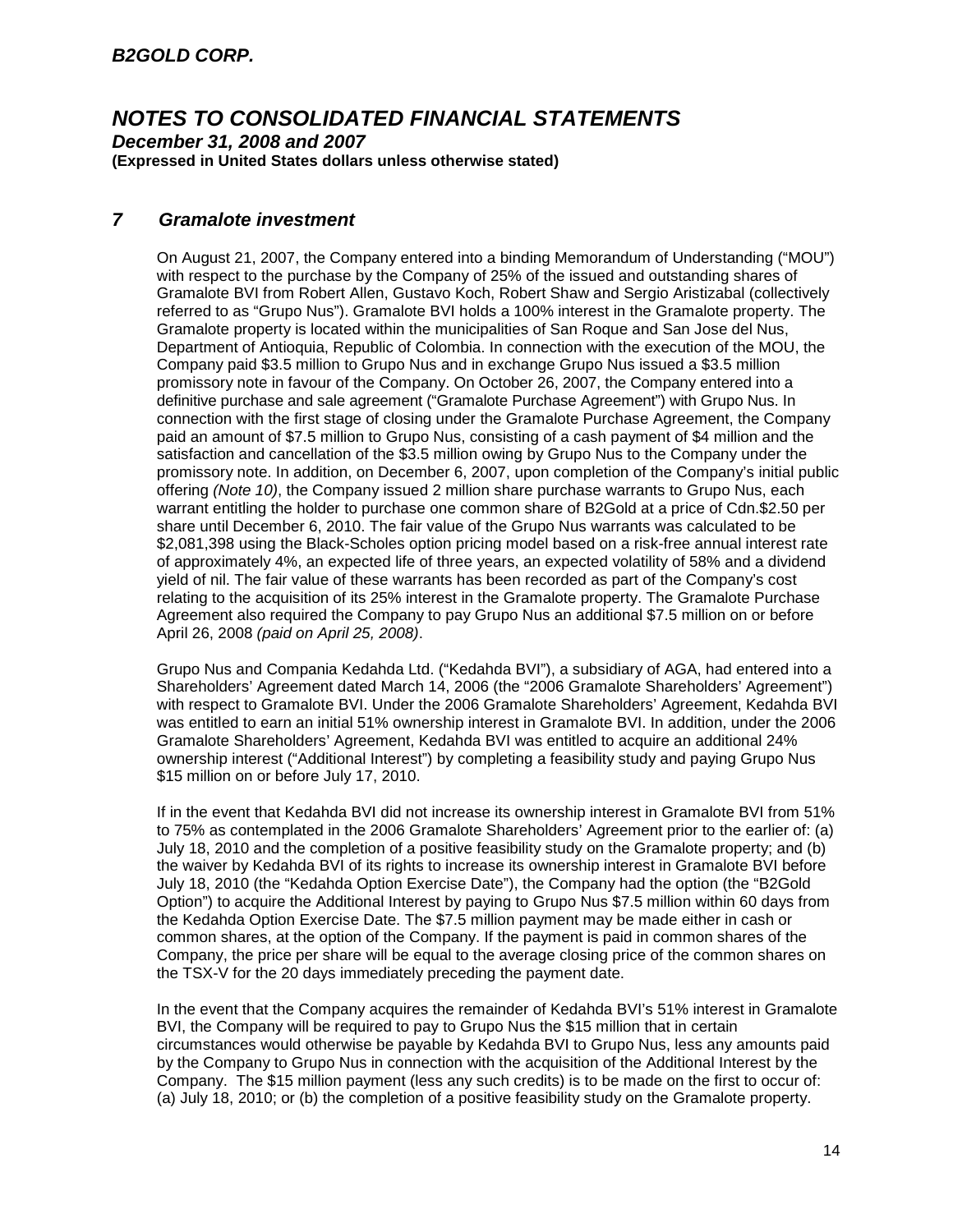### *B2GOLD CORP.*

### *NOTES TO CONSOLIDATED FINANCIAL STATEMENTS December 31, 2008 and 2007*

#### **(Expressed in United States dollars unless otherwise stated)**

In addition, the Company will be required to pay Grupo Nus US\$10.00 per ounce of gold for 25% of that number of ounces of gold in excess of 1,000,000 proven and probable ounces of gold reserves determined to exist within the Gramalote property. If the Company acquires the Additional Interest, the Company will be required to pay US\$10.00 per ounce of gold for 49% of that number of the excess ounces. Every two years, the reserves are to be recalculated, and additional payments are to be made, if necessary.

On May 15, 2008, in connection with the Amending Agreement *(Note 4)*, Kedahda BVI elected not to exercise its right to acquire the Additional Interest and increase its ownership interest in Gramalote BVI from 51% to 75%. As a result, pursuant to the terms of the Gramalote Purchase Agreement, the Company notified Grupo Nus that it wished to exercise the B2Gold Option and acquire the Additional Interest. On July 15, 2008, the Company completed the \$7.5 million payment to Grupo Nus (by issuing 5,505,818 common shares of the Company at a price of Cdn.\$1.10 per share valued at \$6 million and making a cash payment of \$1.5 million). The Company is now entitled to a 51% share interest in Gramalote BVI with AGA holding a 49% interest.

The Company has taken over management of exploration of the Gramalote property and will be responsible for any expenditures it incurs prior to June 30, 2010 in connection with any feasibility study on the Gramalote property. On May 15, 2008, the Company entered into the Shareholders' Agreement for an incorporated joint venture Gramalote Limited (the "Gramalote Shareholders' Agreement") that outlines the obligations of AGA and the Company (or their respective subsidiaries) with respect to the Gramalote property and regulates their rights and obligations. The 2006 Gramalote Shareholders Agreement was terminated effective May 15, 2008. Pursuant to the terms of the Gramalote Shareholders Agreement, in the event that a feasibility study on the Gramalote property is not completed prior to June 30, 2010, or the Gramalote Shareholders Agreement is terminated by unanimous agreement of the parties, Gramalote BVI will be required to issue, for nominal consideration, that number of common shares to AGA required to ensure that AGA will hold a 51% interest in Gramalote BVI.

For accounting purposes, pursuant to the CICA Handbook Accounting Guideline 15 "Consolidation of Variable Interest Entities" ("AcG15"), the Company has concluded that its investment in Gramalote BVI qualifies as a Variable Interest Entity and that the Company is not the primary beneficiary. Accordingly, effective May 15, 2008, under AcG15, the Company's investment in Gramalote is being accounted for using the equity method. The Company's investment in Gramalote BVI had been classified as available-for-sale at December 31, 2007, and accordingly was initially recorded at its fair market value, which approximated cost.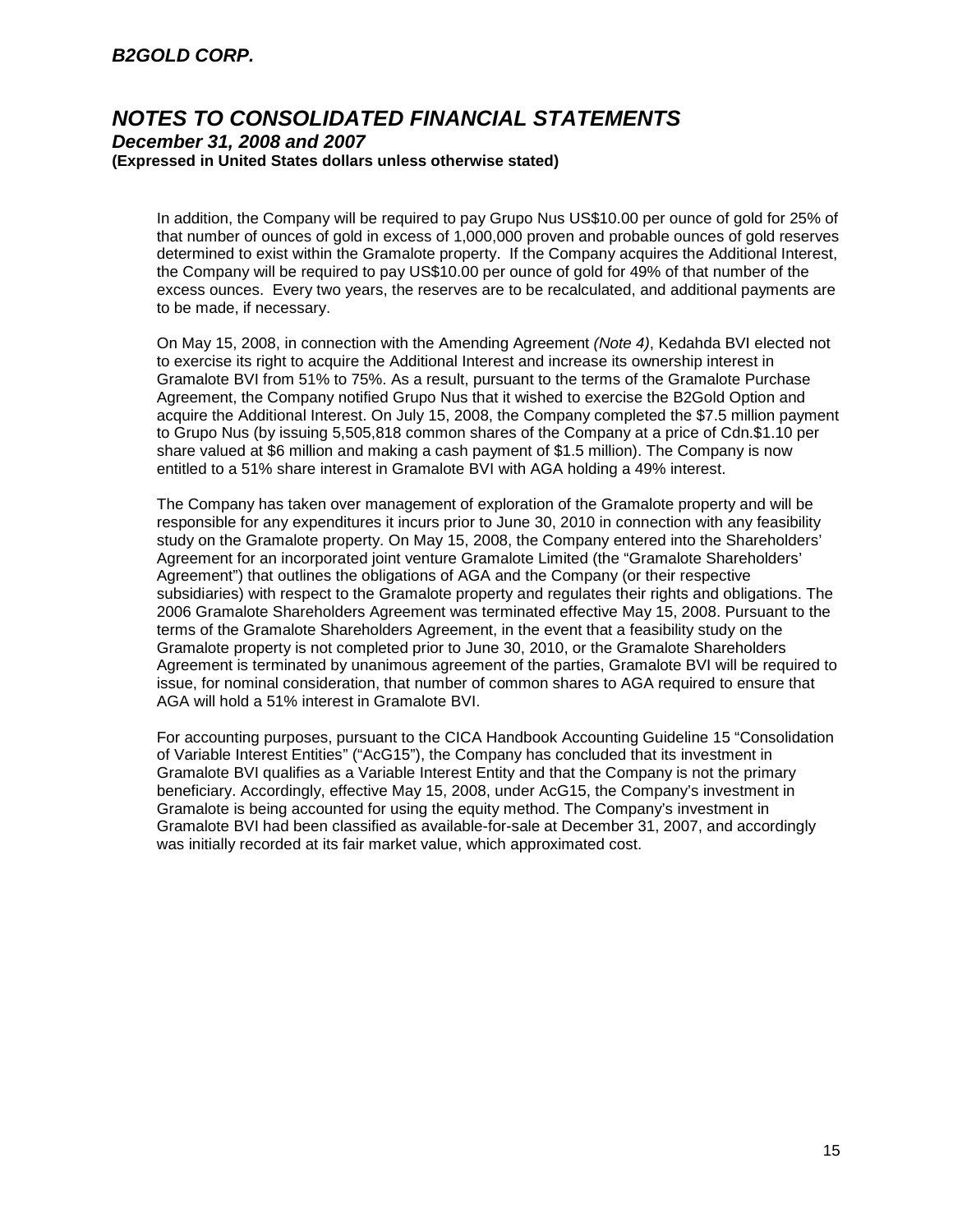### *B2GOLD CORP.*

# *NOTES TO CONSOLIDATED FINANCIAL STATEMENTS*

*December 31, 2008 and 2007* **(Expressed in United States dollars unless otherwise stated)**

### *8 Other assets*

|                                       | Cost<br>S | <b>Accumulated</b><br>depreciation<br>S | Net book<br>value<br>\$ |
|---------------------------------------|-----------|-----------------------------------------|-------------------------|
| Colombia land                         | 442,032   |                                         | 442,032                 |
| Computer equipment/ software          | 198,369   | (98, 193)                               | 100,176                 |
| Leasehold assets                      | 86,636    | (37, 372)                               | 49,264                  |
| Other                                 | 92,662    |                                         | 92,662                  |
| Closing balance, at December 31, 2008 | 819,699   | (135, 565)                              | 684,134                 |

The Colombia land is being held by the Company in order to secure access to the La Mina property for drilling *(Notes 5 and 6)*.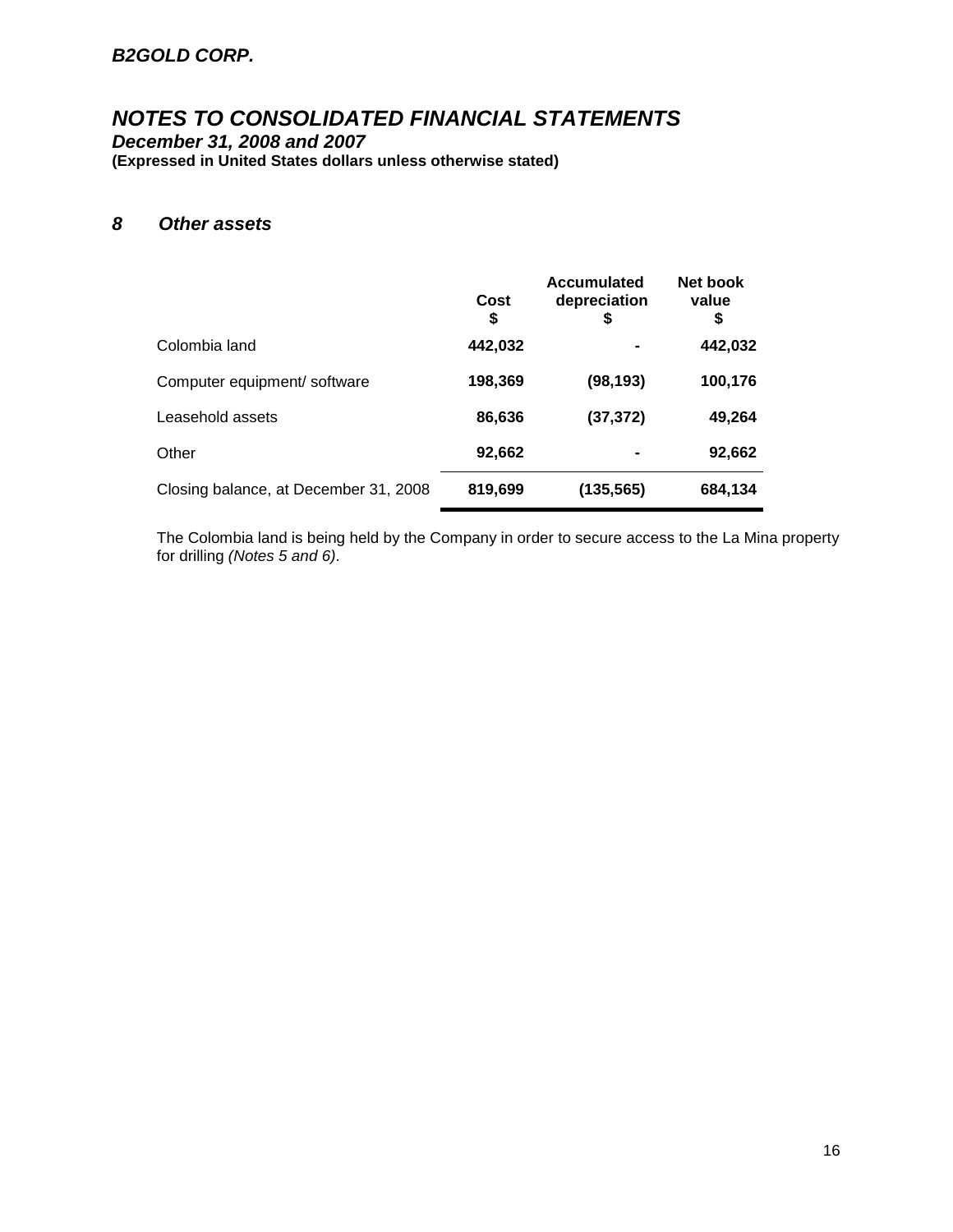*December 31, 2008 and 2007* **(Expressed in United States dollars unless otherwise stated)**

### *9 Notes payable to Kinross*

On February 26, 2007, the Company issued three promissory notes to Kinross totalling \$7,453,717, in order to finance the purchase of the Non-Russian Assets *(Note 5)*. These notes are unsecured, non-interest bearing, denominated in United States dollars and are payable as follows: \$2,601,726 due on February 26, 2008 *(paid)*, \$2,601,725 due on February 26, 2009 *(paid on February 26, 2009)* and the remainder of \$2,250,266 *(paid from the proceeds of the Company's initial public offering)* due on the earlier of (i) the date of an initial public offering by the Company and (ii) February 26, 2008.

For accounting purposes, these notes have been initially recorded at an estimated fair value of \$6,857,693 and are subsequently being measured at amortized cost. The estimated fair value at inception was calculated based on the net present value using a discount rate estimated to represent the interest rate of comparable debt. Interest expense is being recognized on the notes by accreting the notes (using the effective interest rate method) to their face value over the term of the notes.

|                                                                          | \$                     |
|--------------------------------------------------------------------------|------------------------|
| Principal amount<br>Less imputed interest, at February 26, 2007 (Note 5) | 7,453,717<br>(596,024) |
|                                                                          | 6,857,693              |
| Interest expense ("accretion")<br>Payment                                | 369,380<br>(2,250,266) |
| Balance outstanding, at December 31, 2007                                | 4,976,807              |
| Interest expense ("accretion")<br>Payment                                | 197,472<br>(2,601,726) |
| Balance outstanding, at December 31, 2008                                | 2.572.553              |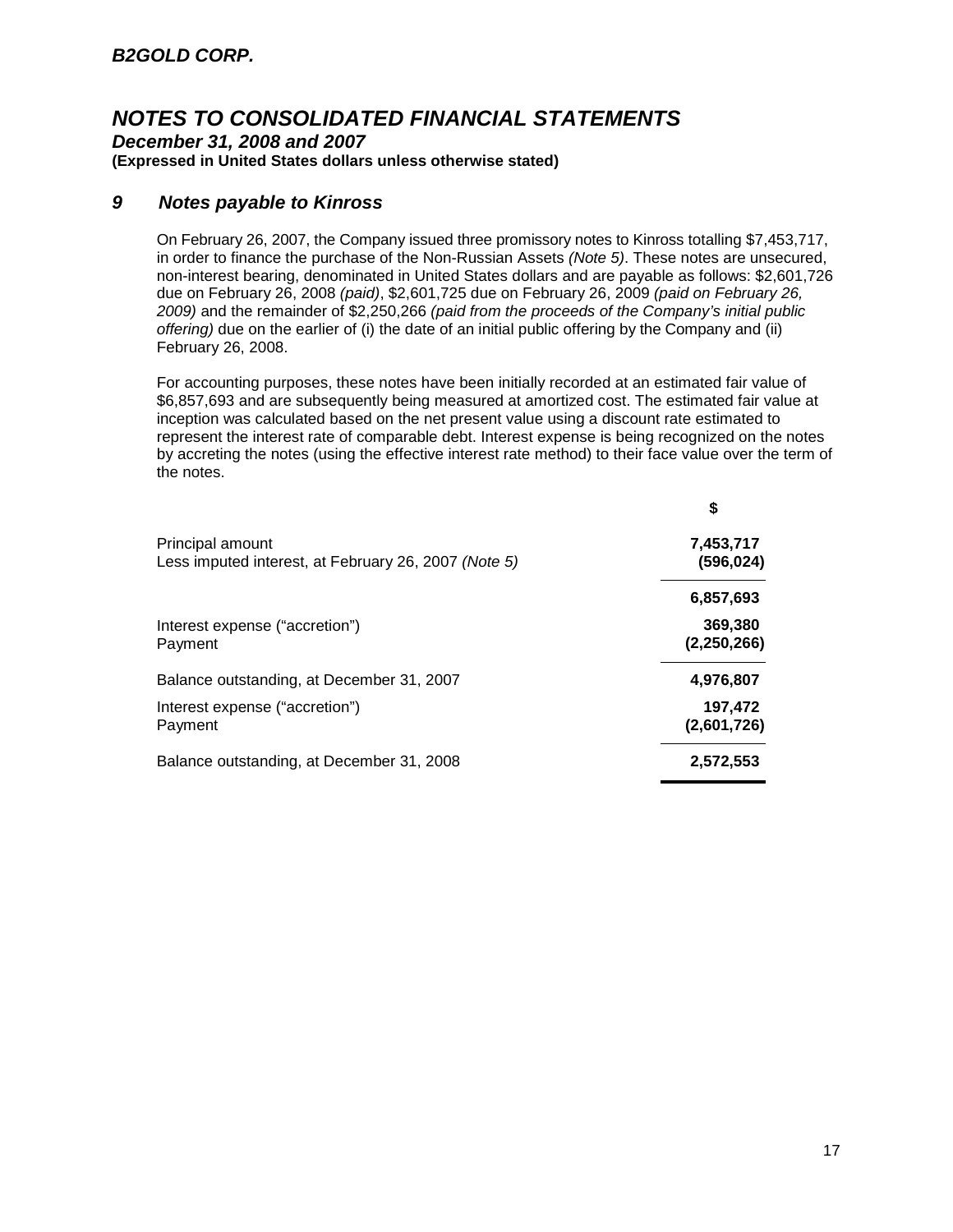*December 31, 2008 and 2007* **(Expressed in United States dollars unless otherwise stated)**

### *10 Capital stock*

The Company's authorized share capital consists of an unlimited number of common shares and an unlimited number of preferred shares. At December 31, 2008, the Company had 162,783,318 common shares outstanding and no preferred shares outstanding.

|                                                                                                                     | For the year<br>ended<br>December 31, 2008 |                     | For the period<br>from<br>inception<br>(Nov. 30, 2006)<br>tΟ<br>December 31, 2007 |                      |
|---------------------------------------------------------------------------------------------------------------------|--------------------------------------------|---------------------|-----------------------------------------------------------------------------------|----------------------|
|                                                                                                                     | <b>Number of</b><br>common<br>shares       | <b>Amount</b><br>\$ | <b>Number of</b><br>common<br>shares                                              | <b>Amount</b><br>\$  |
| Balance beginning of period<br>Issued during the period:<br>Gramalote Additional Interest, July 15, 2008            | 132,277,500                                | 117,852,009         |                                                                                   |                      |
| (Note 7)<br>B2Gold/ AGA transaction, May 15, 2008                                                                   | 5,505,818                                  | 6,000,000           |                                                                                   |                      |
| (Note 4)<br>Initial Public Offering, December 6, 2007<br>Private Placements:<br>- October 24, 2007 @ Cdn.\$1.00 per | 25,000,000                                 | 33,750,000          | 40,000,000                                                                        | 93,215,367           |
| share<br>- September 20, 2007 @ Cdn.\$0.40 per                                                                      |                                            |                     | 15,000,000                                                                        | 14,542,960           |
| share<br>- July 25, 2007 @ Cdn.\$0.02 per share<br>- February 26, 2007 @ Cdn.\$0.02 per                             |                                            |                     | 25,000,000<br>41,599,000                                                          | 9,252,144<br>741,411 |
| share<br>- November 30, 2006 (Incorporation)                                                                        |                                            |                     | 3,000,999                                                                         | 53,843               |
| For Non-Russian Assets (Note 5)                                                                                     |                                            |                     | 2,722,500                                                                         | 46,283               |
|                                                                                                                     | 162,783,318                                | 157,602,009         | 127,322,500                                                                       | 117,852,009          |
| Incentive Plan                                                                                                      |                                            |                     | 4,955,000                                                                         |                      |
| Balance end of period                                                                                               | 162,783,318                                | 157,602,009         | 132,277,500                                                                       | 117,852,009          |

On July 15, 2008, pursuant to the terms of the Gramalote Purchase Agreement, the Company acquired the Additional Interest in Gramalote BVI and completed the \$7.5 million payment to Grupo Nus by issuing 5,505,818 common shares of the Company at a price of Cdn.\$1.10 per share valued at \$6 million and making a cash payment of \$1.5 million *(Note 7)*.

Pursuant to the Amending Agreement *(Note 4)*, the Company issued 25 million common shares to AGA at a price of Cdn.\$1.35 per share on May 15, 2008.

On December 6, 2007, the Company completed its initial public offering. Pursuant to an agreement (the "Underwriting Agreement") dated November 28, 2007, between the Company and Genuity Capital Markets, Canaccord Capital Corporation, GMP Securities L.P., BMO Nesbitt Burns Inc., Orion Securities Inc. and Haywood Securities Inc. (collectively, the "Underwriters"), the Underwriters purchased, in the portions set out in the Underwriting Agreement, an aggregate of 40 million common shares at a purchase price of Cdn.\$2.50 per common share, for gross proceeds of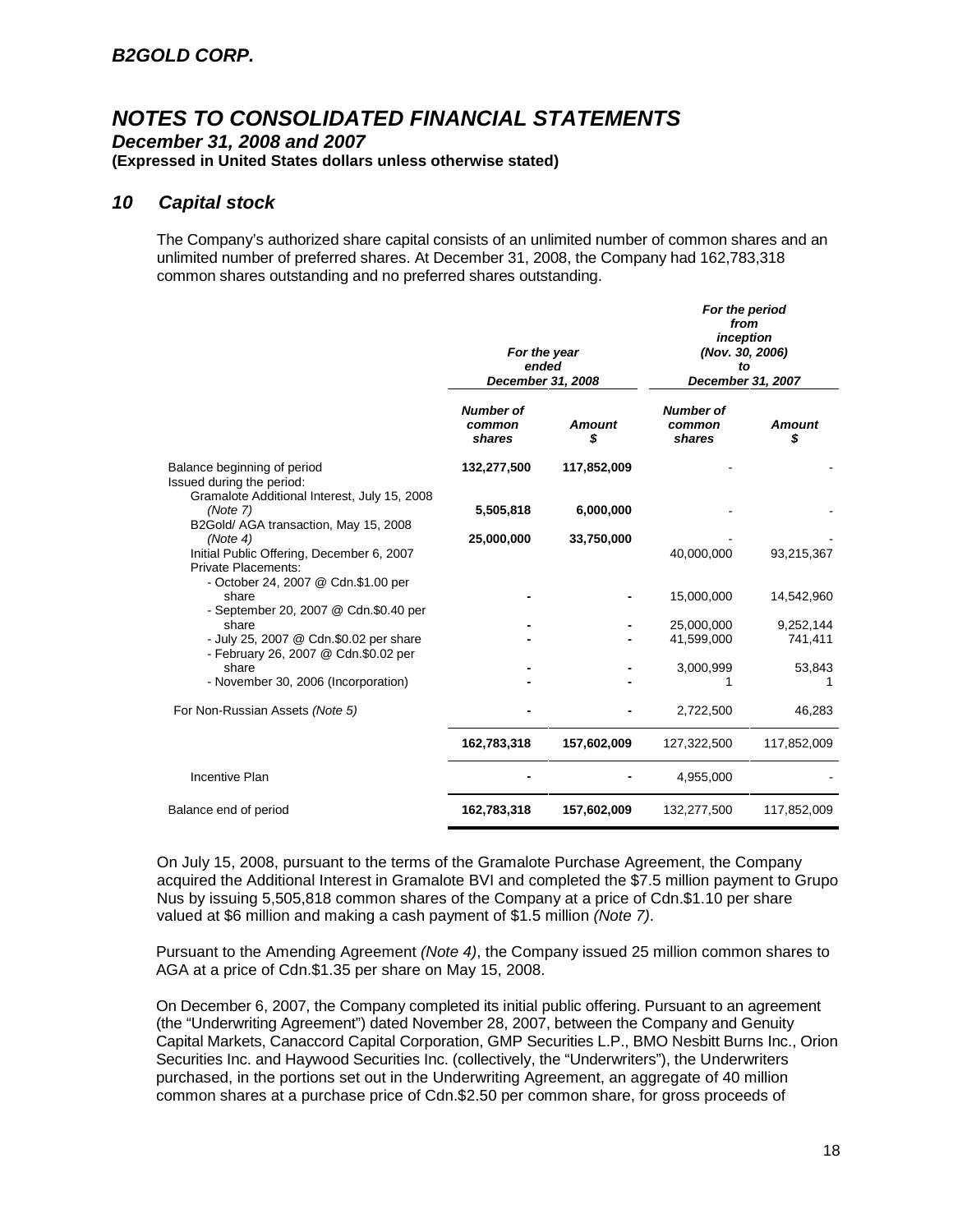#### *December 31, 2008 and 2007* **(Expressed in United States dollars unless otherwise stated)**

Cdn.\$100 million. The Company paid the Underwriters a commission of Cdn.\$0.15 per common share purchased by the Underwriters, excluding 6 million common shares purchased by Kinross for which no commission was payable, for an aggregate commission of Cdn.\$5.1 million.

On October 24, 2007, the Company completed a brokered private placement of 15 million common shares at a price of Cdn.\$1.00 per share for gross proceeds of Cdn.\$15 million. Genuity Capital Markets, Canaccord Capital Corporation and GMP Securities L.P. acted as agents in connection with this private placement and were paid a cash commission of Cdn.\$750,000. Kinross was a participant in this private placement and acquired approximately 1.5 million shares.

On September 20, 2007, the Company completed a non-brokered private placement of 25 million common shares at a price of Cdn.\$0.40 per share for gross proceeds of Cdn.\$10 million. The private placement was completed with certain directors, officers and employees of the Company and other investors. Kinross was a participant in this private placement and acquired approximately 2.5 million shares.

On July 25, 2007 and February 26, 2007, the Company completed non-brokered private placements of 41,599,000 common shares and 3,000,999 common shares, respectively, both at a price of Cdn.\$0.02 per share for gross proceeds totalling Cdn.\$892,000. These private placements were completed with certain directors, officers and employees of the Company and other investors.

### *Incentive shares*

On June 29, 2007 the Company established the B2Gold Incentive Plan (the "Incentive Plan") for the benefit of directors, officers, employees and service providers of the Company and issued to the trustees of the Incentive Plan options to acquire 4,955,000 common shares.

On October 12, 2007, following the exercise of these options, an aggregate of 4,955,000 common shares were issued to the trustees of the Incentive Plan at a price of Cdn.\$0.02 per share for gross proceeds of Cdn.\$99,100 (\$101,839). These shares are currently held in trust by the trustees pursuant to the terms of the Incentive Plan. The Company will recognize stock based compensation expense with respect to these incentive shares, when these shares are granted to the ultimate beneficiaries by the trust. The proceeds received from the trustees have been classified as related party loans on the Consolidated Balance Sheet.

### *Stock options*

On October 22, 2007, the Company adopted a stock option plan for its directors, officers, employees and service providers to acquire common shares of B2Gold at a price determined by the fair market value of the shares at the date of grant. The options currently outstanding are exercisable for a period not to exceed five years, as the plan allows for a maximum term of five years.

On December 7, 2007, the Company granted 4,915,000 incentive stock options with an exercise price of Cdn.\$2.40 per option to non-executive directors, non-executive officers, and employees of the Company. These stock options have a term of five years and expire on December 7, 2012. One-third of these options vested on June 7, 2008, another one-third vested on December 7, 2008 and the remainder will vest on December 7, 2009. In the first quarter of 2008, the Company granted an additional 640,000 stock options also having an exercise price of Cdn.\$2.40 per option and a term of five years. During 2008, 175,000 stock options were cancelled. At December 31, 2008, the number of stock options outstanding totalled 5,380,000 of which 3,398,333 were exercisable.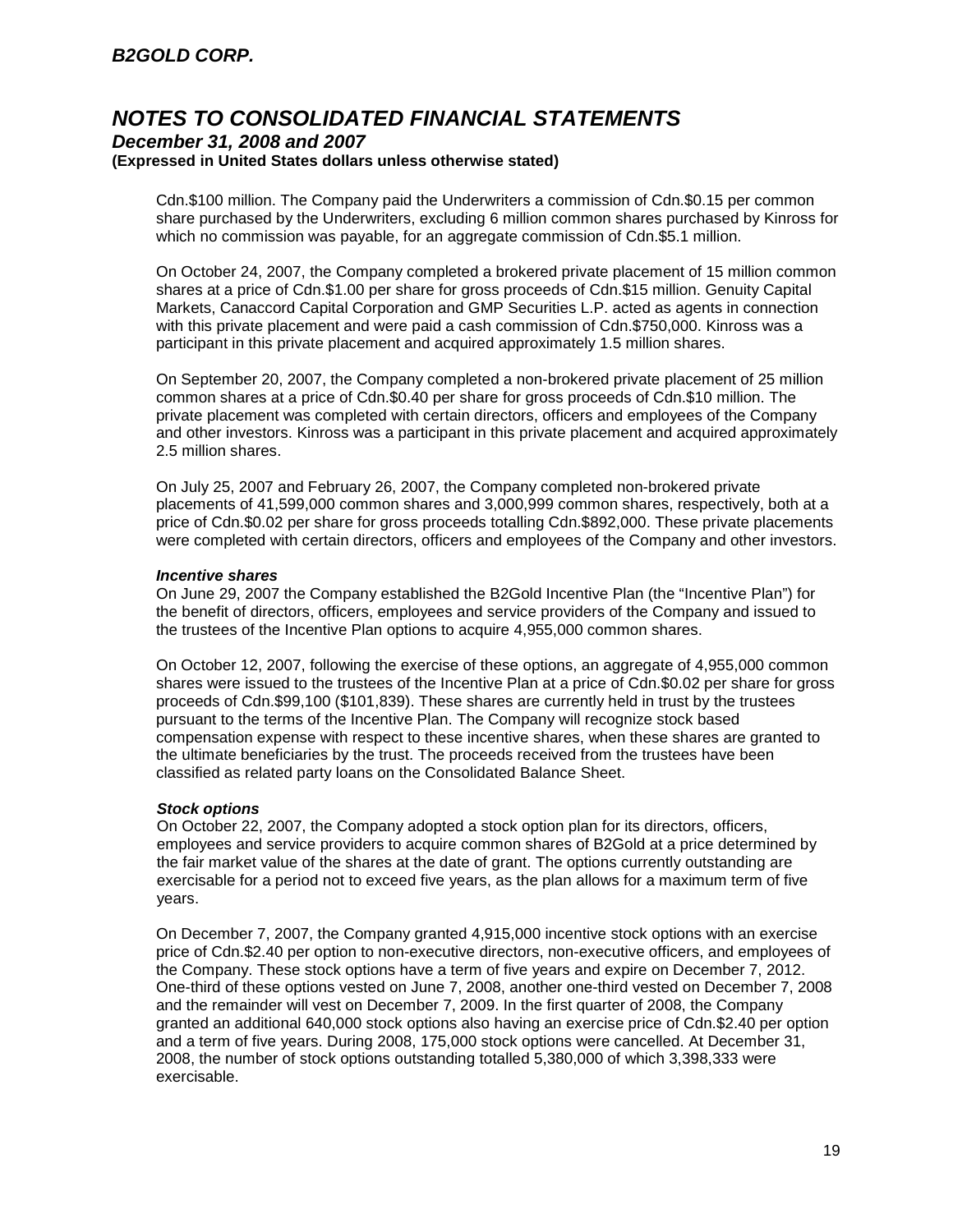### *December 31, 2008 and 2007* **(Expressed in United States dollars unless otherwise stated)**

The fair values of the options granted in 2008 and 2007 were estimated at approximately \$1.41 per option at the grant date using the Black-Scholes option pricing model based on a risk-free annual interest rate of approximately 4%, an expected life of five years, an expected volatility of 67%, and a dividend yield rate of nil. The estimated fair value of these options is being recognized over the vesting period.

Option pricing models require the input of highly subjective assumptions regarding the expected volatility. Changes in assumptions can materially affect the fair value estimate, and therefore, the existing models do not necessarily provide a reliable measure of the fair value of the Company's stock options at date of grant.

The following table shows the changes in the category "Value assigned to stock options and share purchase warrants" as presented under shareholders' equity on the consolidated balance sheets:

|                                                                                                               | For the year<br>ended<br>Dec. 31,<br>2008<br>\$ | <b>For the</b><br>period<br>from<br>inception<br>(Nov. 30,<br>2006)<br>to<br>Dec. 31,<br>2007<br>\$ |
|---------------------------------------------------------------------------------------------------------------|-------------------------------------------------|-----------------------------------------------------------------------------------------------------|
| Balance, beginning of period:                                                                                 | 2,638,226                                       |                                                                                                     |
| Stock-based compensation - expense<br>Stock-based compensation – capitalized to resource                      | 3,949,437                                       | 446,369                                                                                             |
| property interests                                                                                            | 1,059,636                                       | 110,459                                                                                             |
| Fair value assigned to warrants issued to AGA (Note 4)<br>Fair value assigned to warrants issued to Grupo Nus | 3,660,521                                       |                                                                                                     |
| (Note 7)                                                                                                      |                                                 | 2,081,398                                                                                           |
| Balance, end of period:                                                                                       | 11,307,820                                      | 2,638,226                                                                                           |

### *Shares held in escrow*

At December 31, 2008, 19,448,127 common shares of the Company were held in escrow, to be released on the following dates:

|              | <b>Number of</b><br>common shares |
|--------------|-----------------------------------|
| May 29, 2009 | 8,331,563                         |
| June 6, 2009 | 11,116,564                        |
|              | 19,448,127                        |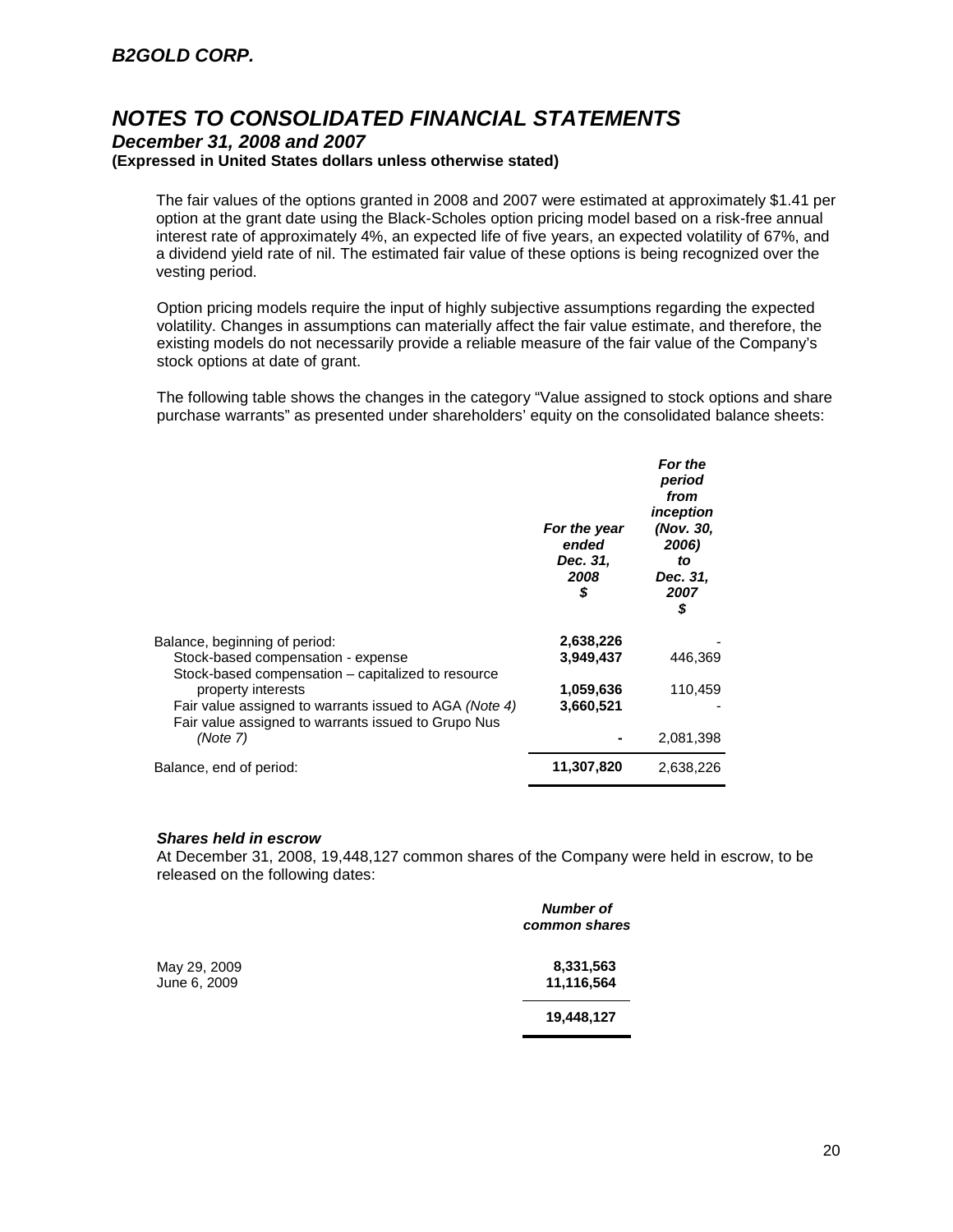*December 31, 2008 and 2007* **(Expressed in United States dollars unless otherwise stated)**

### *Share purchase warrants*

As at December 31, 2008, the following warrants to purchase common shares of the Company were outstanding:

|                                                                                                                                                           | Number of<br>warrants                 |
|-----------------------------------------------------------------------------------------------------------------------------------------------------------|---------------------------------------|
| Exercise price of Cdn.\$2.50 until December 6, 2010<br>Exercise price of Cdn.\$3.34 until May 15, 2011<br>Exercise price of Cdn.\$4.25 until May 15, 2011 | 2,000,000<br>11,000,000<br>10,400,000 |
|                                                                                                                                                           | 23,400,000                            |

### *Capital disclosure*

The Company manages its common shares, stock options and warrants as capital. As the Company is in the exploration stage, its principal source of funds is from the issuance of common shares. It is the Company's objective to safeguard its ability to continue as a going concern, so that it can continue to explore and develop its projects for the benefit of its stakeholders. The Company is not subject to any externally imposed capital requirement.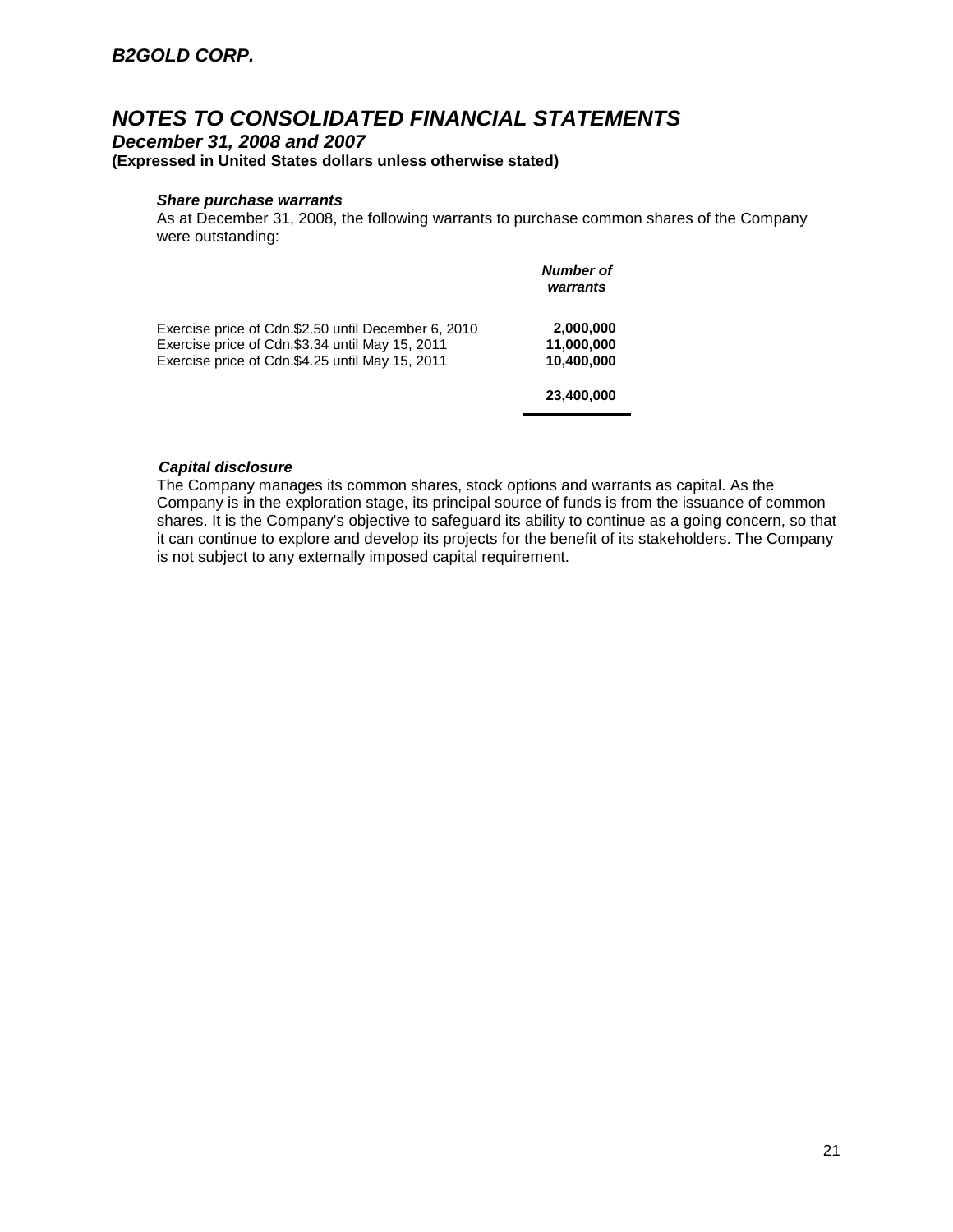*December 31, 2008 and 2007* **(Expressed in United States dollars unless otherwise stated)**

### *11 Supplementary cash flow information*

Supplementary disclosure of cash flow information is provided in the table below:

|                                                                                                                                         | For the year<br>ended<br>December 31,<br>2008<br>\$ | For the period<br>from<br>inception<br>(Nov. 30,<br>2006)<br>to<br>Dec. 31, 2007<br>\$ |
|-----------------------------------------------------------------------------------------------------------------------------------------|-----------------------------------------------------|----------------------------------------------------------------------------------------|
| Non-cash investing and financing activities:                                                                                            |                                                     |                                                                                        |
| Common shares issued for B2Gold/AGA<br>transaction (Note 4)<br>Common shares issued for Gramalote Additional                            | 33,750,000                                          |                                                                                        |
| Interest (Note 10)                                                                                                                      | 6,000,000                                           |                                                                                        |
| Fair value assigned to warrants issued to<br>AGA (Note 4)                                                                               | 3,660,521                                           |                                                                                        |
| Accrued Gramalote purchase payment (Note 6)                                                                                             |                                                     | 7,500,000                                                                              |
| Stock-based compensation, capitalized to<br>resource property interests (Note 10)<br>Future income tax liabilities relating to resource | 1,059,636                                           | 110,459                                                                                |
| property expenditures                                                                                                                   | 828,236                                             | 652,028                                                                                |
| Accounts payable and accrued liabilities relating<br>to resource property expenditures                                                  | 2,660,801                                           | 359,681                                                                                |
| Promissory notes issued for Non-Russian<br>Assets (Note 5)                                                                              |                                                     | 6,857,693                                                                              |
| Fair value assigned to warrants issued to Grupo<br>Nus (Note 7)                                                                         |                                                     | 2,081,398                                                                              |
| Common shares issued for Non-Russian Assets<br>(Note 5)                                                                                 |                                                     | 46,283                                                                                 |

At December 31, 2008, of the \$46.3 million reported as cash and cash equivalents, approximately \$45.9 million was invested in short-term, money market funds with no exposure to non-bank sponsored asset backed commercial paper. The Company maintains its cash and cash equivalents and short-term money market instruments primarily in Canadian dollars.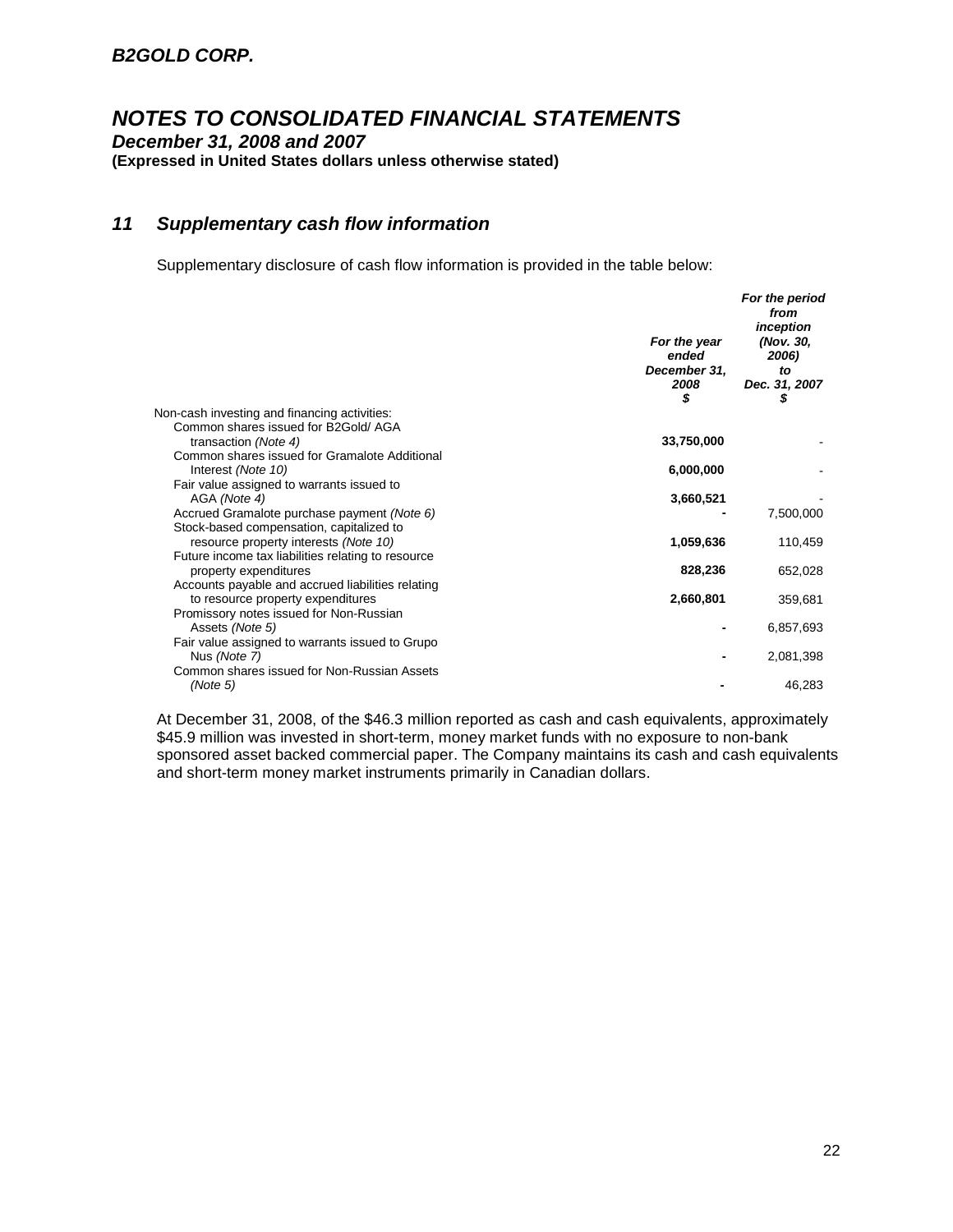*December 31, 2008 and 2007* **(Expressed in United States dollars unless otherwise stated)**

### *12 Related party transactions*

As part of the Arrangement between Bema and Kinross and pursuant to the Purchase Agreement *(Note 5)*, the Company entered into the following agreements with Puma, a company related by way of common directors:

- Management Services Agreement pursuant to which the Company will provide office space, furnishings and equipment, communications facilities, secretarial and administrative services and personnel to Puma in consideration for a monthly fee of Cdn.\$5,000.
- Exploration Management Agreement, whereby Puma will reimburse the Company for services

supplied in connection with Puma's exploration or development work programs, and pay the Company a contractor fee equal to 10% of direct program expenditures incurred by Puma.

During 2007, the Company had also provided management, administrative and technical services, on a month-to-month basis, to Victoria Resource Corporation (up to July 2007) and Consolidated Westview Resource Corp. (up to November 2007), companies which were also previously managed by Bema. In addition to those transactions disclosed elsewhere in these consolidated financial statements, the Company had the following transactions and balances with the above associated companies:

|                                                                                       | For the year<br>ended<br>December 31,<br>2008<br>\$ | For the period<br>from<br>inception<br>(Nov. 30, 2006)<br>to<br>Dec. 31, 2007<br>\$ |
|---------------------------------------------------------------------------------------|-----------------------------------------------------|-------------------------------------------------------------------------------------|
| <b>Consolidated Statements of Loss</b><br>Management fees (income)<br>Interest income | (129, 593)<br>(61, 416)                             | (273,669)<br>(164,178)                                                              |
| Expenses (reimbursed):<br>Office and general<br>Salaries and benefits<br>Rent         | (73, 281)<br>(26, 130)                              | (10, 434)<br>(106,700)<br>(31, 874)                                                 |
|                                                                                       | (290, 420)                                          | (586, 855)                                                                          |
| <b>Consolidated Balance Sheets</b><br>Accounts receivable                             | 3,297                                               | 374,209                                                                             |

In March 2008, the Company provided Puma with the required six months notice that it will be terminating its Management Services Agreement/ Exploration Management Agreement with Puma as of September 12, 2008. At the request of Kinross, the Company agreed to continue to manage Puma until December 19, 2008. On April 21, 2008, the Company requested that Puma repay \$1 million *(repaid on April 29, 2008)* of the amount owing under its promissory note to B2Gold and the remaining balance of approximately \$1.1 million on the date of Puma's 2008 Annual General Meeting on June 12, 2008 *(repaid on June 12, 2008)*.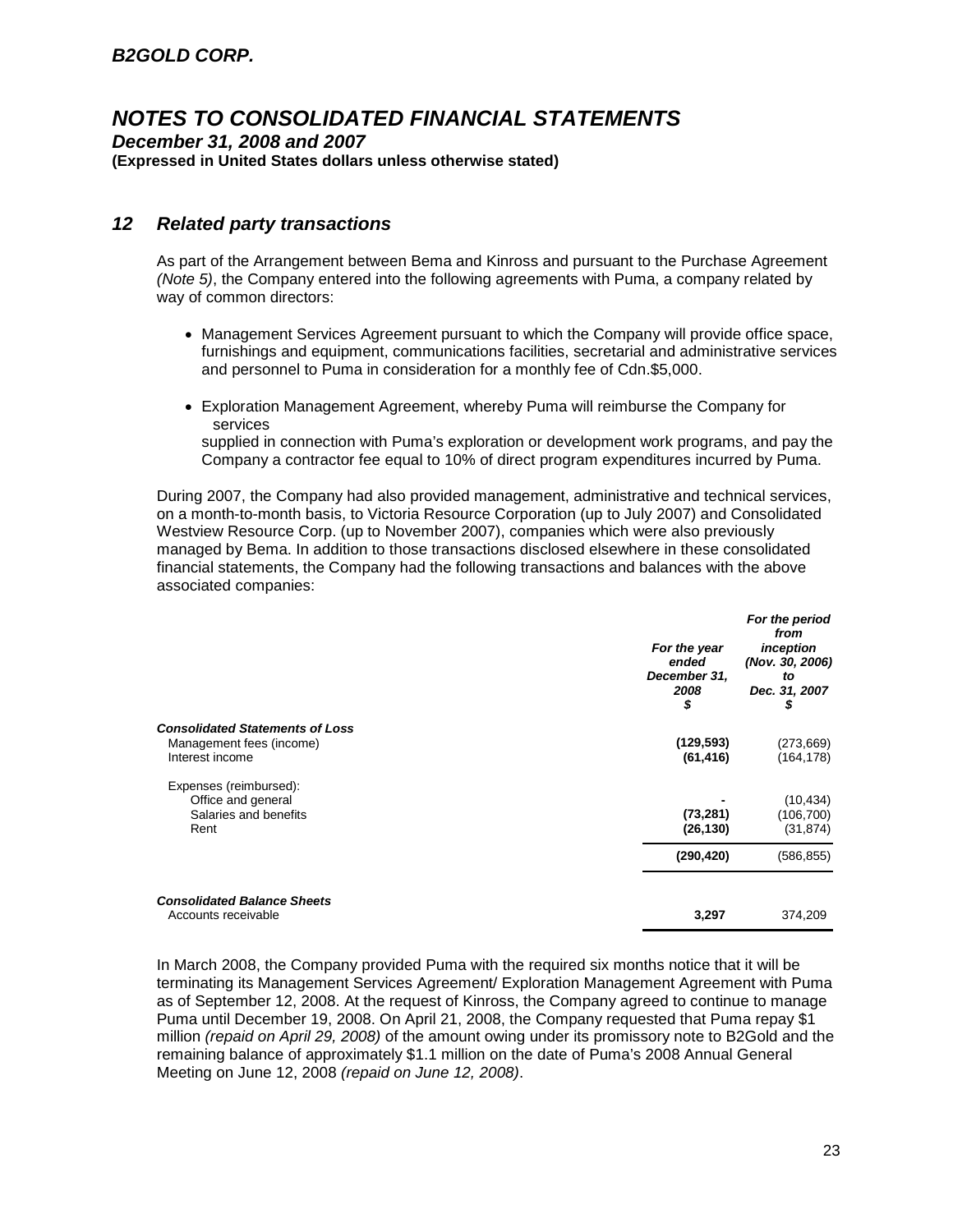*December 31, 2008 and 2007* **(Expressed in United States dollars unless otherwise stated)**

### *13 Income taxes*

Future income taxes reflect the net tax effects of temporary differences between the carrying amounts of assets and liabilities for financial reporting purposes and the amounts used for income tax purposes. On acquisition of mineral property interests the Company records a future income tax liability and a corresponding adjustment to the related asset carrying amount.

The following sets forth the tax effect of temporary differences that give rise to significant portions of the future income tax assets and future income tax liabilities:

| S              |
|----------------|
|                |
| 1,739,033      |
| 862,074        |
| 548.949        |
| 3,150,056      |
|                |
| (2,263,205)    |
| 886,851        |
|                |
| (11, 917, 826) |
| (886,851)      |
| (12,804,677)   |
| (11, 917, 826) |
|                |

Non-capital loss carry-forwards for Canadian tax purposes total approximately \$6.7 million at December 31, 2008, unless utilized \$3.5 million expires in 2028 and \$3.2 million in 2027.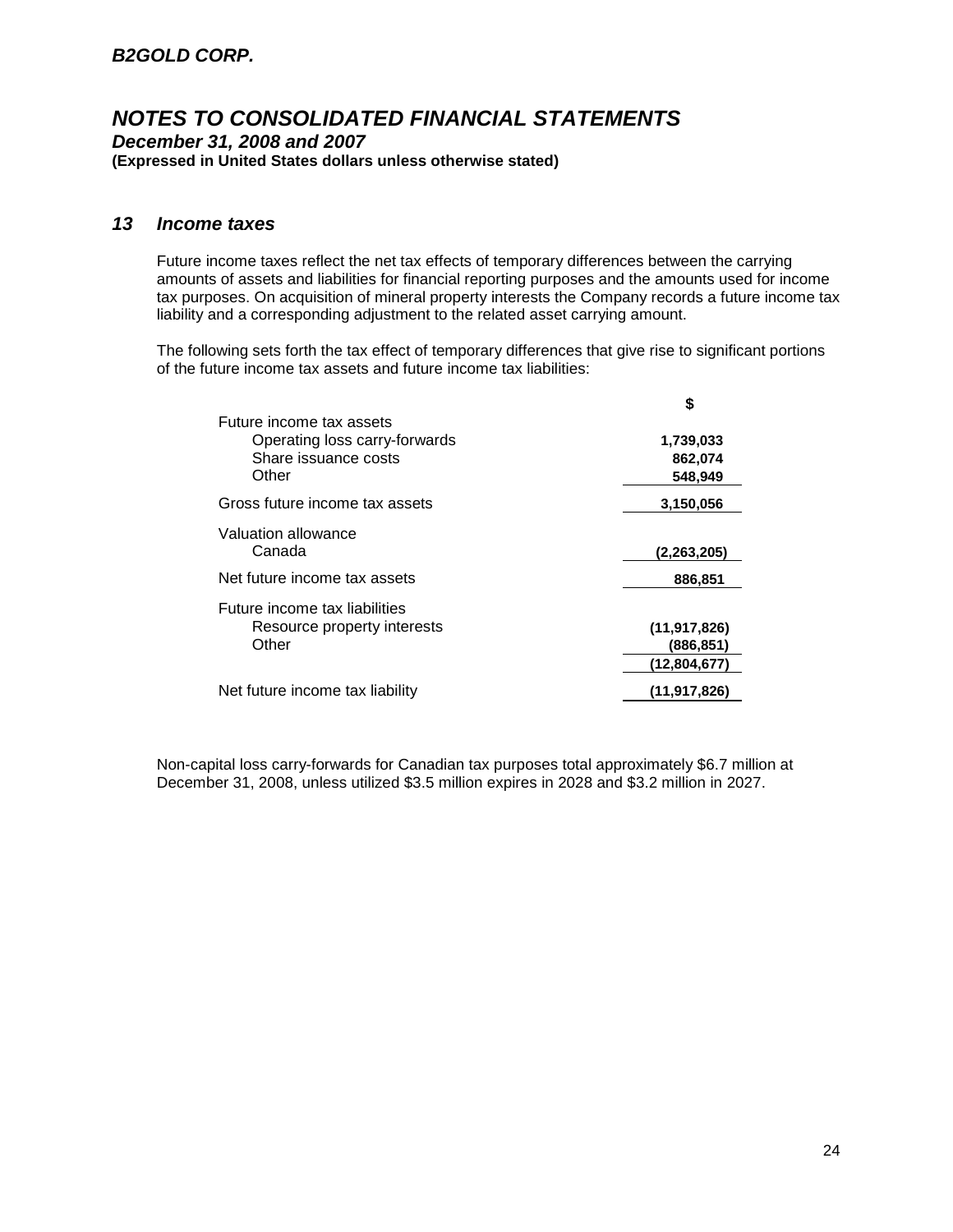*December 31, 2008 and 2007* **(Expressed in United States dollars unless otherwise stated)**

### *14 Financial instruments*

### *Classification of financial instruments*

Cash and cash equivalents and short-term money market investments have been classified as held-for-trading. Accounts receivable has been classified as loans and receivables. Accounts payable and accrued liabilities and the notes payable to Kinross *(Note 9)* have been classified as other financial liabilities.

At December 31, 2007, the note receivable from Puma *(Note 5)* had been classified as loans and receivables. The Puma Option *(Note 5)* was a derivative instrument and as such had been classified as held-for-trading.

#### *Fair values*

The fair values of accounts receivable, accounts payable and accrued liabilities and the notes payable to Kinross approximate their carrying values due to the short-term nature of these instruments. Short-term money market investments are valued at cost plus accrued interest, which approximate fair value.

#### *Credit risk*

Financial instruments that potentially subject the Company to credit risk consist primarily of cash and cash equivalents and short-term money market investments. The Company limits its deposits with Canadian chartered banks to mitigate this risk.

### *Liquidity risk*

The Company's primary risk of liquidity from financial instruments results from its need to meet operating accounts payable requirements. The Company manages liquidity risk by maintaining sufficient cash balances to meet these needs.

The Company currently has no revenues from operations and no mineral reserves. If the Company's exploration programs are successful, additional financing will be required in order to complete the development of the properties in which the Company has an interest. The only sources of future funds presently available to the Company are the sale of additional equity capital, selling or leasing the Company's interest in a property or the entering into of joint venture arrangements or other strategic alliances in which the financing sources could become entitled to an interest in the properties or the projects. The Company's capital resources are largely determined by the strength of the junior resource market and by the status of the Company's projects in relation to these markets, and its ability to compete for investor support of its projects.

#### *Currency risk*

The Company operates in Canada, Colombia and Russia and is therefore exposed to foreign currency risk arising from transactions denominated in a foreign currency. The majority of the Company's expenditures are incurred in United States dollars.

The Company maintains its cash and cash equivalents/ short-term money market investments primarily in Canadian dollars. Based on the balances of its cash and cash equivalents/ short-term money market investments at December 31, 2008, a 1% increase/ (decrease) in the exchange rate of the United States dollar to the Canadian dollar, on that date, would have resulted in a decrease/ (increase) in earnings of approximately \$450,000.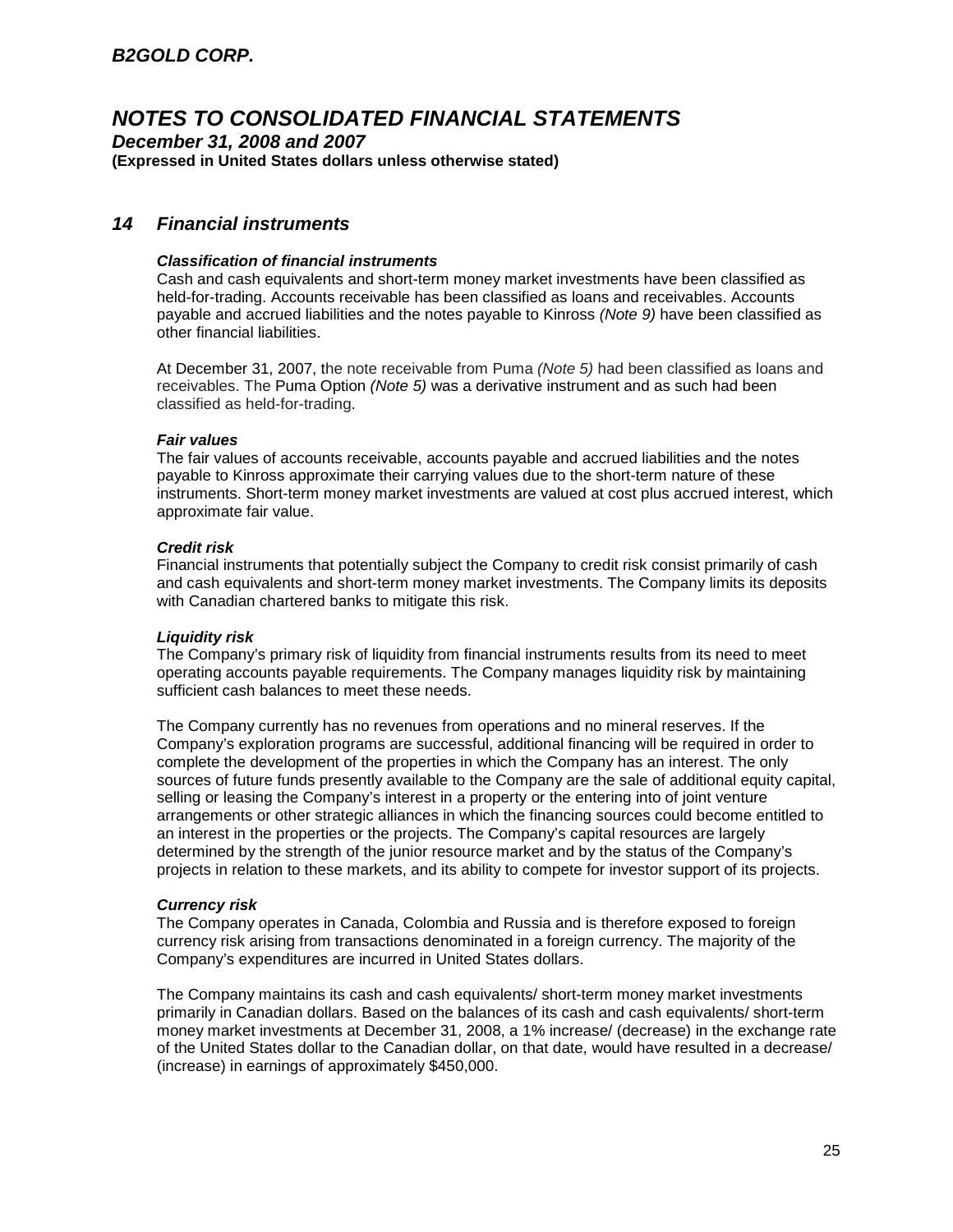*December 31, 2008 and 2007* **(Expressed in United States dollars unless otherwise stated)**

### *Interest rate risk*

The Company's exposure to interest rate risk relates to its investments in interest-bearing financial assets, such as cash and short-term investments in money market instruments. At December 31, 2008, interest rates relating to these investments ranged between 2.28% to 3.23%.

### *15 Segmented information*

The Company's principal activity is the exploration and development of mineral properties. The Company's resource properties are located in Colombia and Russia as disclosed in Notes 6 and 7.

### *16 Subsequent event*

On January 30, 2009, the Company entered into an agreement with Central Sun Mining Inc. ("Central Sun") to effect the acquisition of Central Sun pursuant to a plan of arrangement (the "Arrangement"), under which the issued and outstanding common shares of Central Sun would be exchanged for common shares of the Company on the basis of a ratio of 1.28 Common Shares of the Company for each common share of Central Sun. In addition, outstanding options to purchase common shares of Central Sun would be exchanged for replacement options to purchase an equivalent number of common shares of the Company based on the same exchange ratio and outstanding share purchase warrants of Central Sun would be amended to entitle holders to acquire common shares of the Company based on the exchange ratio.

The parties entered into a definitive arrangement agreement on February 6, 2009 to carry out the proposed Arrangement and concurrently entered into a loan agreement providing for the loan by the Company to Central Sun of up to Cdn.\$10 million to finance the payment by Central Sun of certain debt obligations and to fund re-commencement of capital improvements to Central Sun's Orosi Mine. On March 6, 2009, the Company and Central Sun agreed to an amendment of the loan agreement providing for the advancement by the Company of an additional \$8 million to finance the repayment by Central Sun of an existing \$8 million debt obligation.

The Company expects the Arrangement transaction to be completed on March 26, 2009.